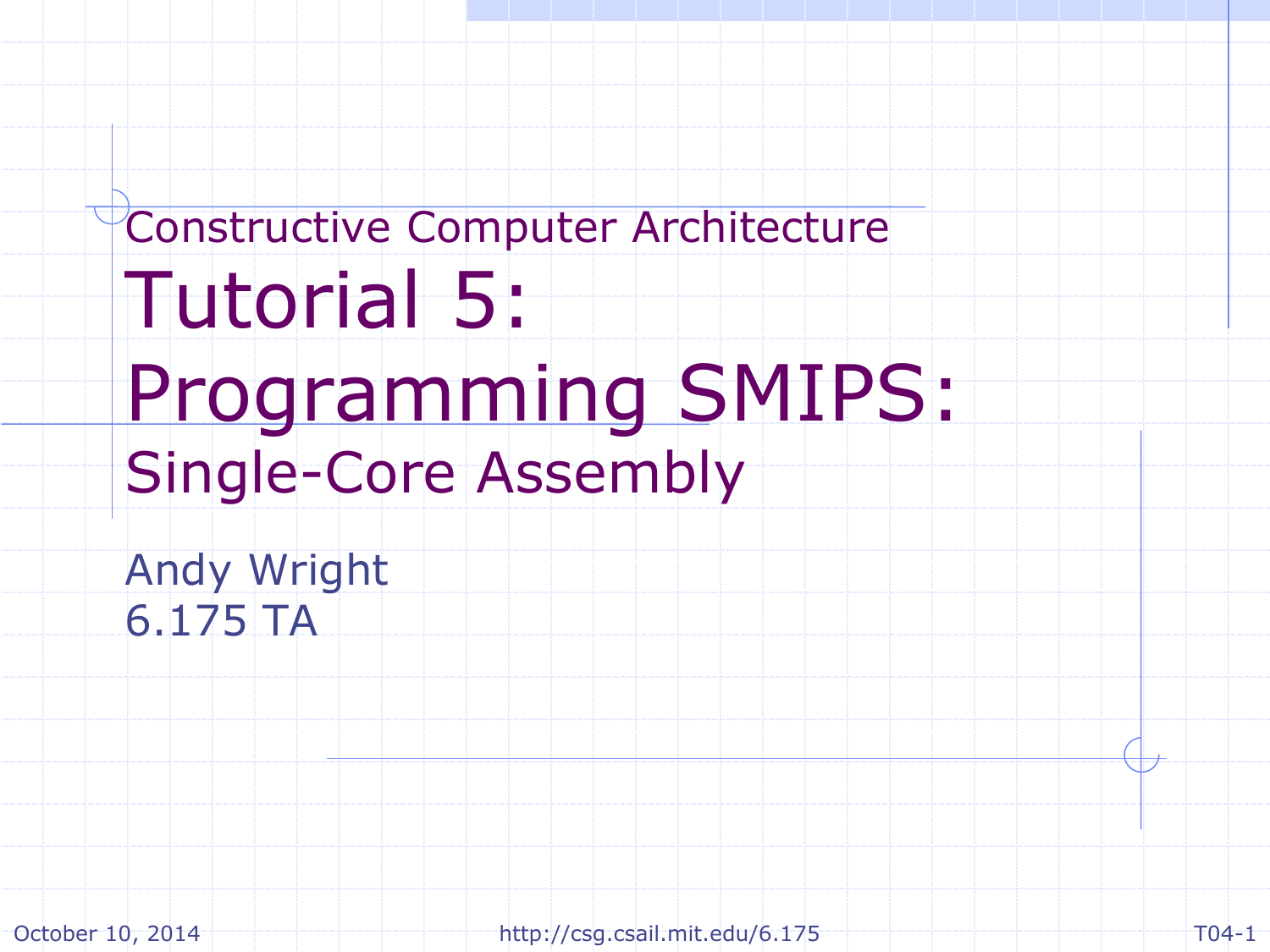### Two Ways to Program SMIPS

**◆ Assembly**  .S files **Register level control of processor** Direct translation into machine code (vmh files) by assembler C **.** c files **Higher level control of processor Compiled by smips-gcc** 

October 10, 2014 **http://csg.csail.mit.edu/6.175** 10.175 T04-2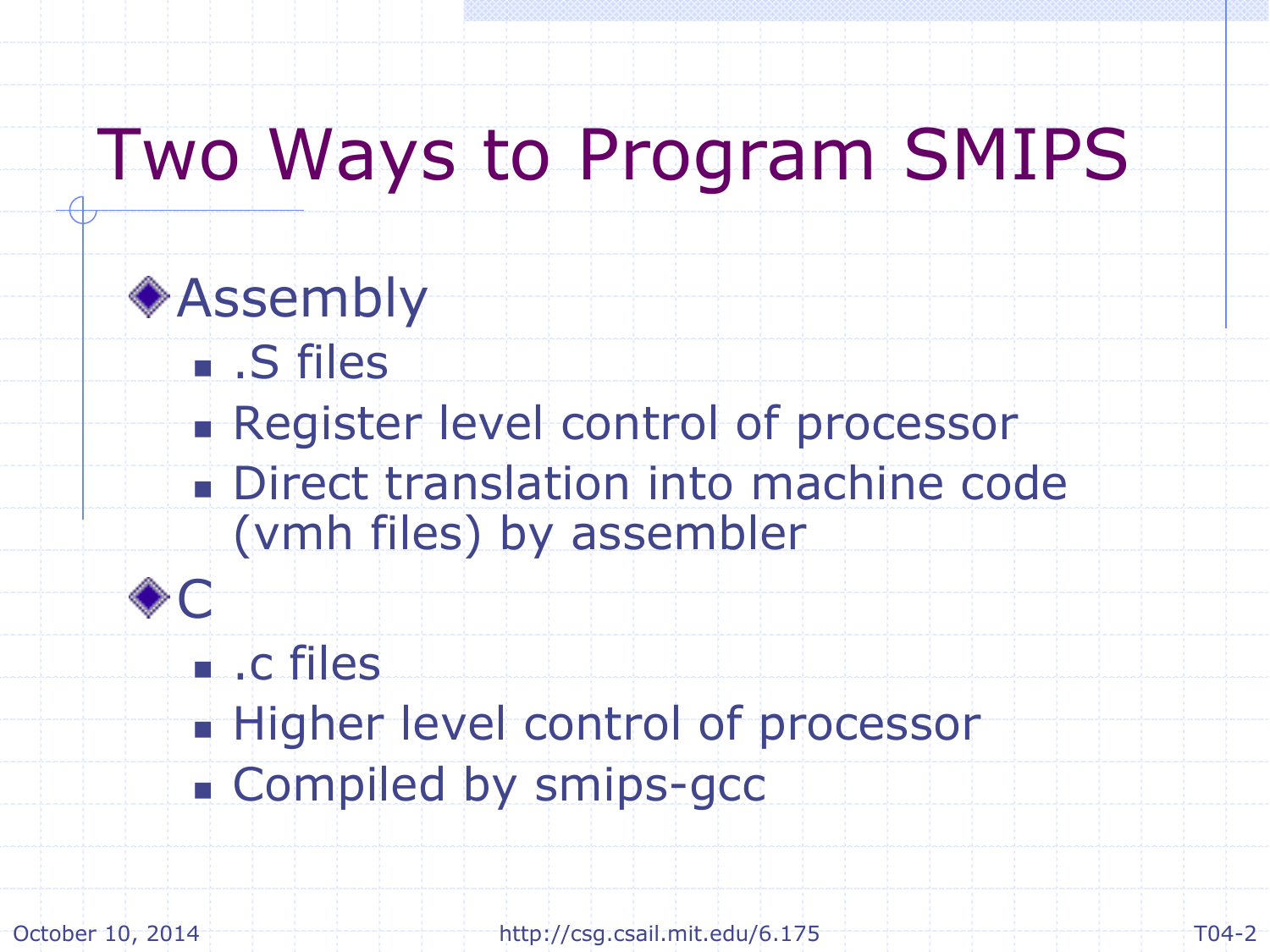#### SMIPS Assembly Files baseline.S



October 10, 2014 T04-3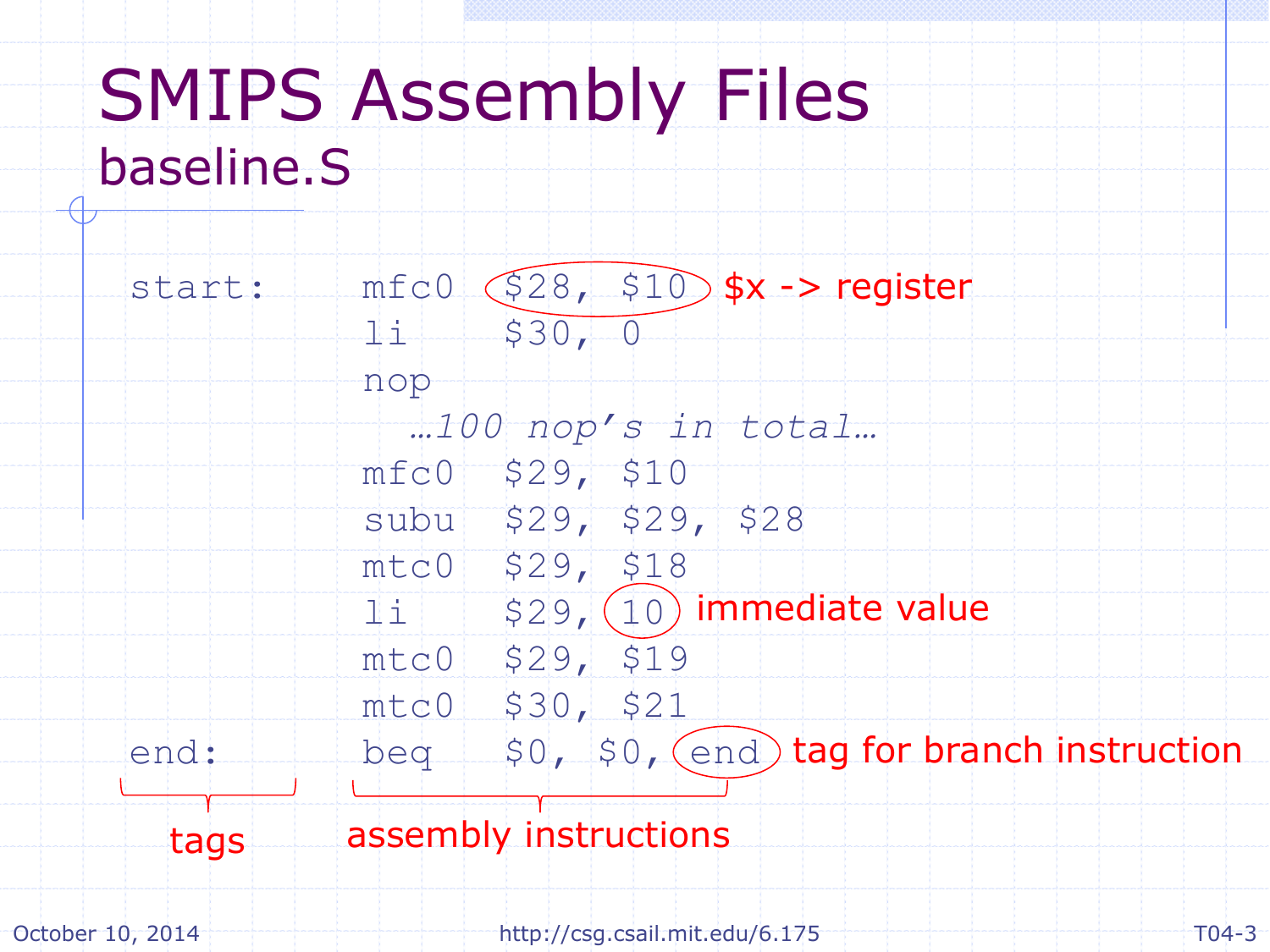## SMIPS Registers Overview

◆ 32 GPR Registers - \$0 to \$31 **s**0 always has the value 0 **Application Binary Interface (ABI) specifies how** registers and stack should be used Compiled C programs will typically follow the ABI ◆ 32 COP Registers - \$0 to \$31 **Only a few are actually used in our processor**  $\bullet$  \$10 – Number of clock cycles passed  $(R)$  $\bullet$  \$11 – Number of instructions executed  $(R)$  $\bullet$  \$18 – Write integer to console (W)  $$19 - Write char to console (W)$  $$21 - Write finish code (W)$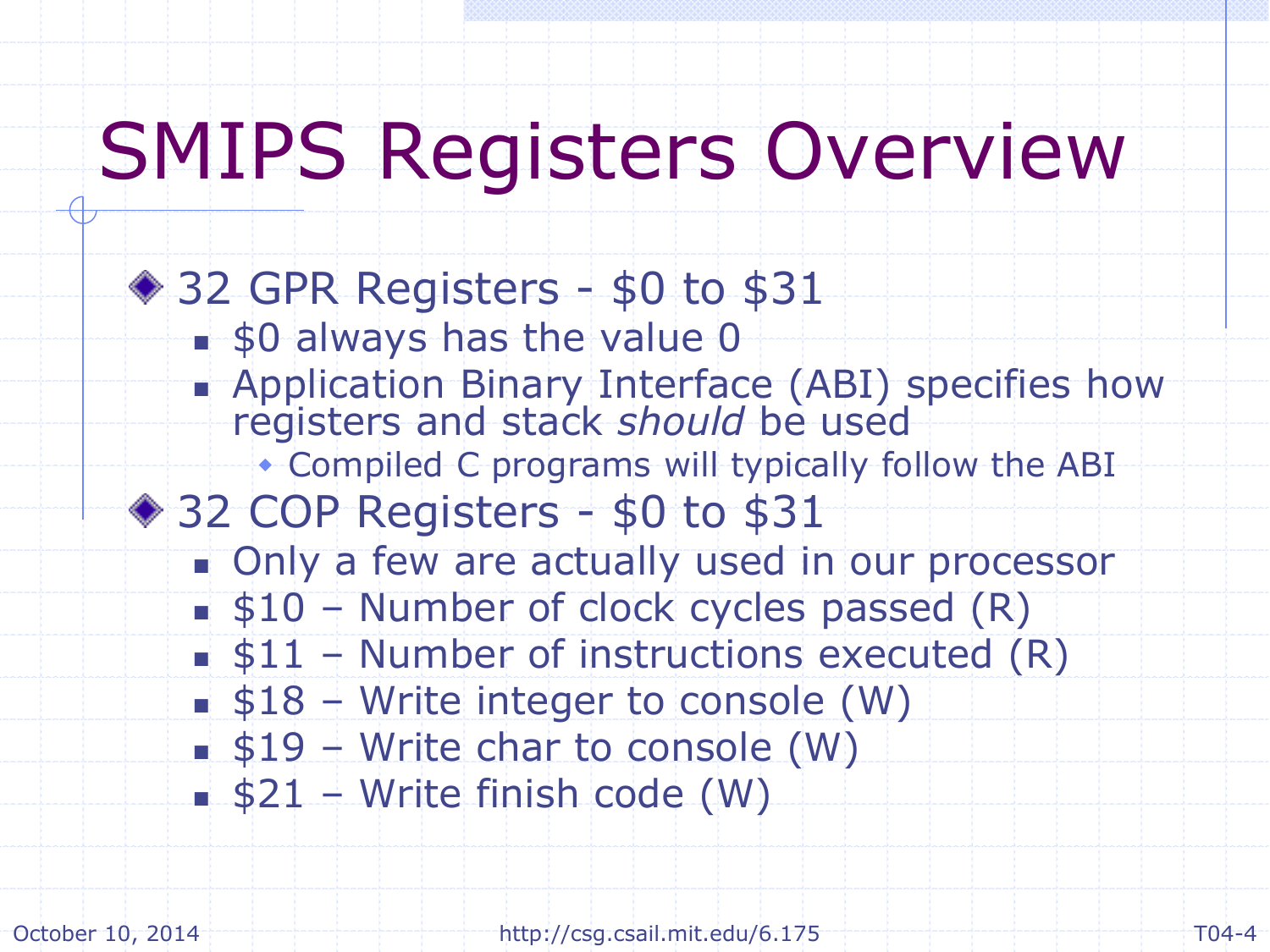### SMIPS GPR Registers According to ABI

| <b>Name</b> | <b>Number</b>  | <b>Usage</b>                                          |
|-------------|----------------|-------------------------------------------------------|
| \$zero      | $\overline{0}$ | Always 0                                              |
| \$at        | $\mathbf{1}$   | Temporary register for assembler to use               |
| $$v0 - $v1$ | $2 - 3$        | Method call return values                             |
| $$a0 - $a3$ | $4 - 7$        | Method call arguments                                 |
| $$t0 - $t7$ | $8 - 15$       | Temporary register (not preserved during method call) |
| $$s0 - $s7$ | $16 - 23$      | Saved register (preserved during method calls)        |
| $$t8 - $t9$ | $24 - 25$      | Temporary register (not preserved during method call) |
| $$k0 - $k1$ | $26 - 27$      | Kernel registers (OS only)                            |
| \$gp        | 28             | Global pointer                                        |
| \$sp        | 29             | <b>Stack pointer</b>                                  |
| \$fp        | 30             | Frame pointer                                         |
| \$ra        | 31             | Return address                                        |
|             |                |                                                       |

October 10, 2014 **http://csg.csail.mit.edu/6.175**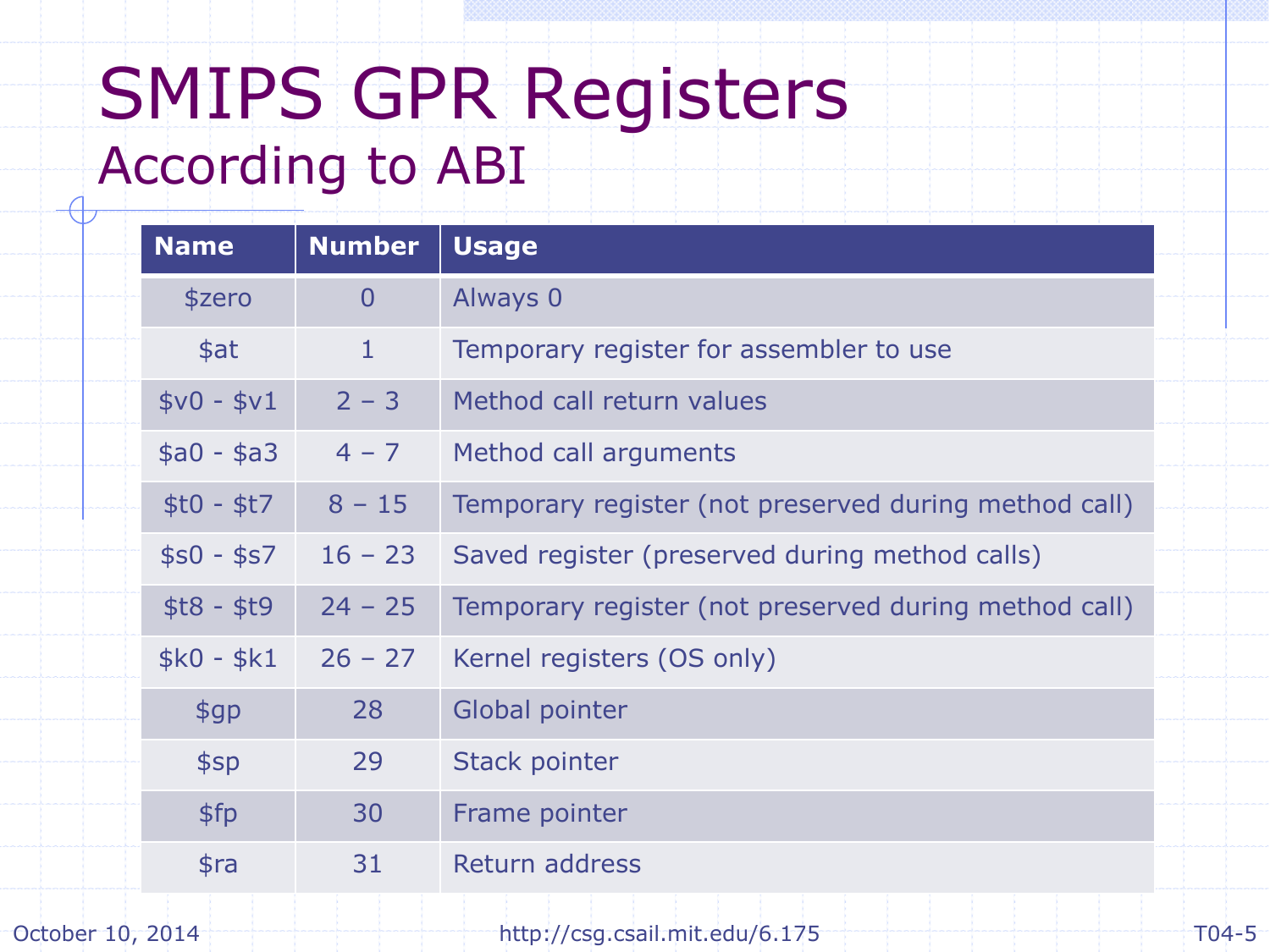### SMIPS Method Calls Caller

Caller saves any registers that may get written over by method call  $s = $a0 - $a3 -$  Argument registers  $s$ v0,  $s$ v1 – Return registers  $\sqrt{\phantom{a}}$ \$t0 - \$t9 – Temporary registers Caller sets argument register(s) \$a0-\$a3 Caller jumps to function using jal **After call, method will eventually return to** instruction after jal ◆ Get return value(s) from \$v0, \$v1 Restore caller-saved registers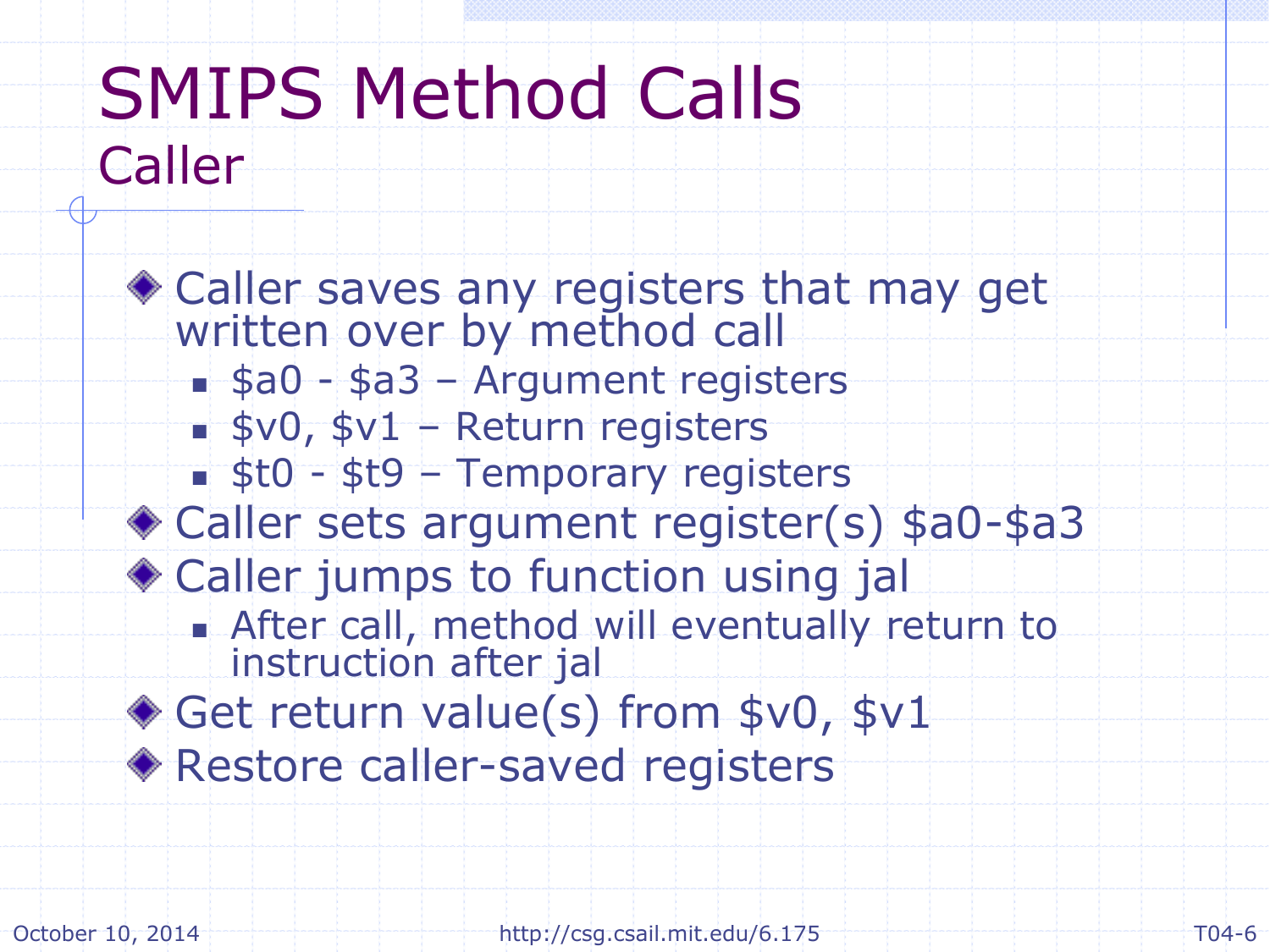#### SMIPS Method Calls Method

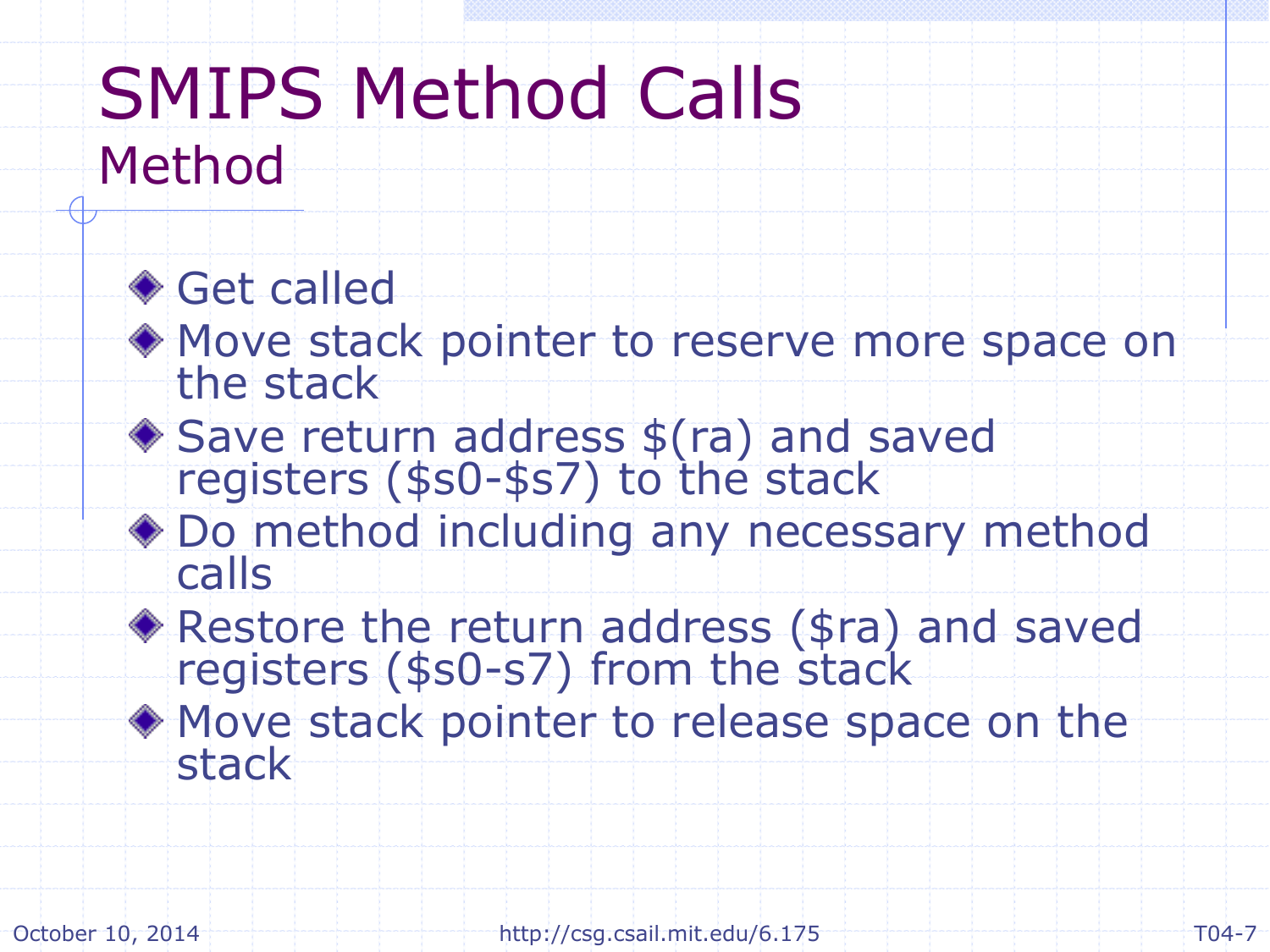#### SMIPS Assembly Instructions ALU Instructions

◆ *aluop* \$1, \$2, \$3 **\$1** is the destination  $- $1 < - $2 (aluop) $3$ *aluop*i \$1, \$2, x **x** is an immediate value sign-extended for addi, slti, sltiu zero-extended for andi, ori, xori, lui  $\leq$  \$1 <- \$2 (aluop) x *shiftop* \$1, \$2, *shamt shamt* is the shift amount \$1 <- \$2 (*shiftop*) x *shiftop* is shift left logical (sll), shift right logical (srl), or shift right arithmetic (sra)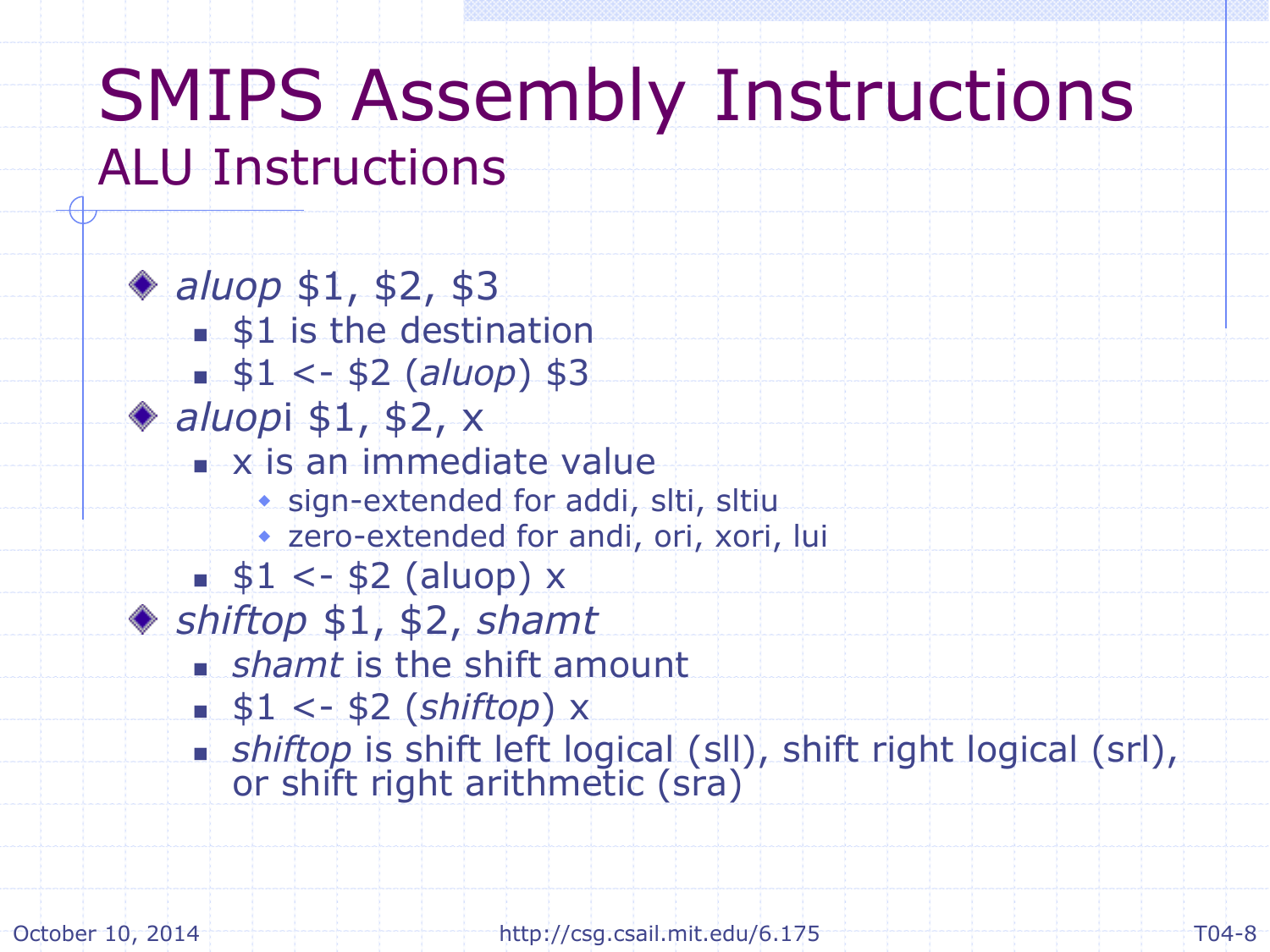# ADDU vs ADD

- Our processor only supports ADDU and ADDIU, not ADD or ADDI
	- ADD and ADDI should cause errors
- ◆ Is this a problem?
	- No, ADD and ADDU should give the same output bits regardless of the interpretation of the input bits (signed vs unsigned)
- Why are there different ADD and ADDU instructions then?
	- **ADD and ADDI generate exceptions on overflow**
	- No one writes programs that use those exceptions anyways...
- But there definitely is a difference between ADDIU and ADDI, right?
	- No, ADDIU still uses a sign-extended immediate value!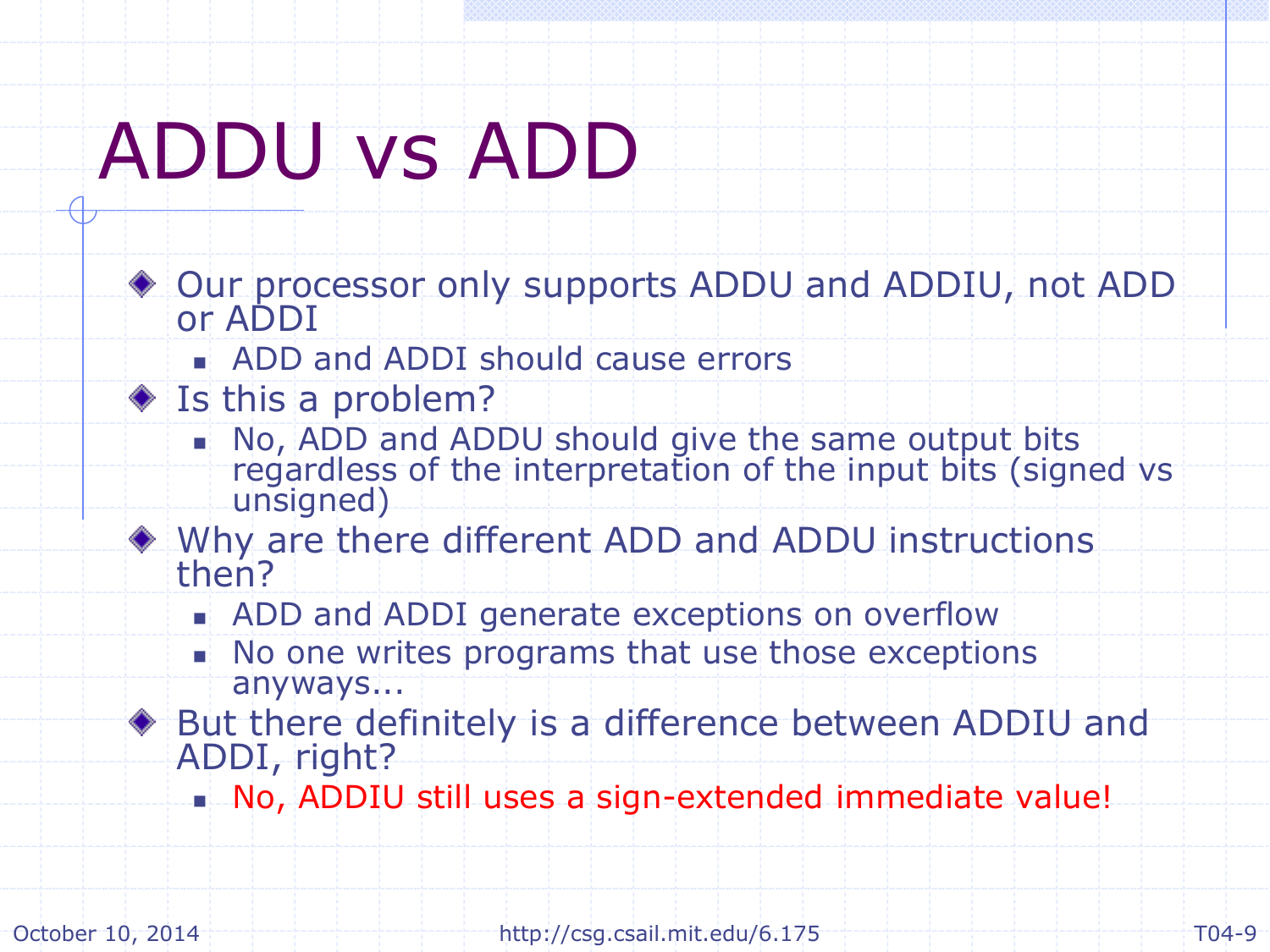#### SMIPS Assembly Instructions Memory Instructions

 $*LW$  \$1, offset(\$2)  $\leq$  \$1 <- M[\$2 + offset] offset is a signed immediate value  $\bullet$  SW \$1, offset(\$2)  $-M[$2 + offset] < - $1$ **offset is a signed immediate value** There are many unsupported memory instructions in our processor Smaller Accesses: LB, LH, LBU, LHU, SB, SH **Atomic Accesses: LL, SC** We will implement these two for the final project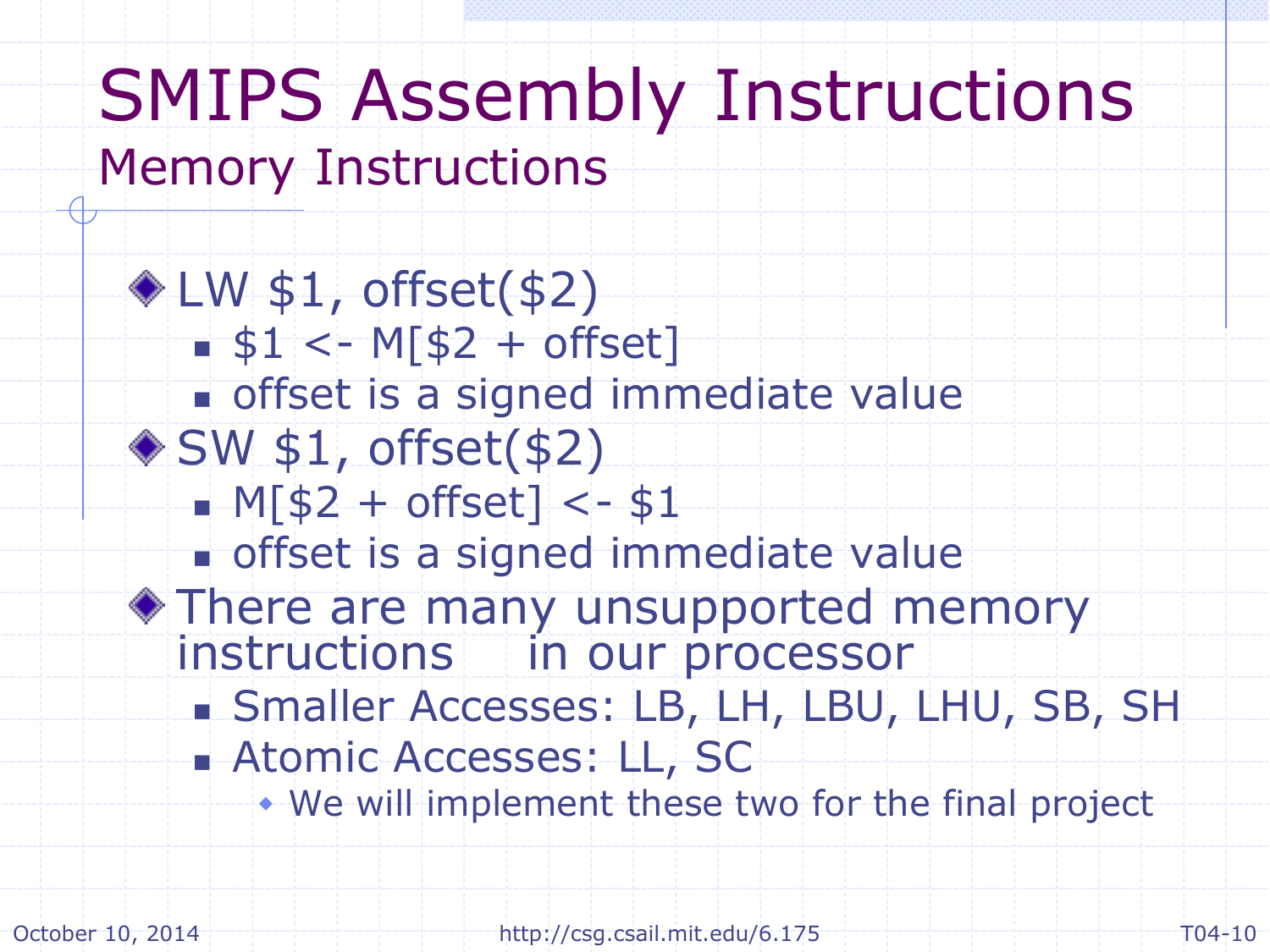#### SMIPS Assembly Instructions Control Flow

#### J *address*



- **Address can be a tag found in the assembly** program
- JAL saves the return address (PC+4) to \$ra (\$31)



- **Jumps to instruction in \$1, typically \$rams**
- B<*op>* \$1, \$2, offset
	- $\blacksquare$  Jump to PC + 4 + (offset << 2) if \$1 <op> \$2 **Example:** 
		- $\bullet$  beq \$1, \$2, -1 is an infinite loop if \$1 == \$2
	- **Offset can also be a tag found in the assembly** program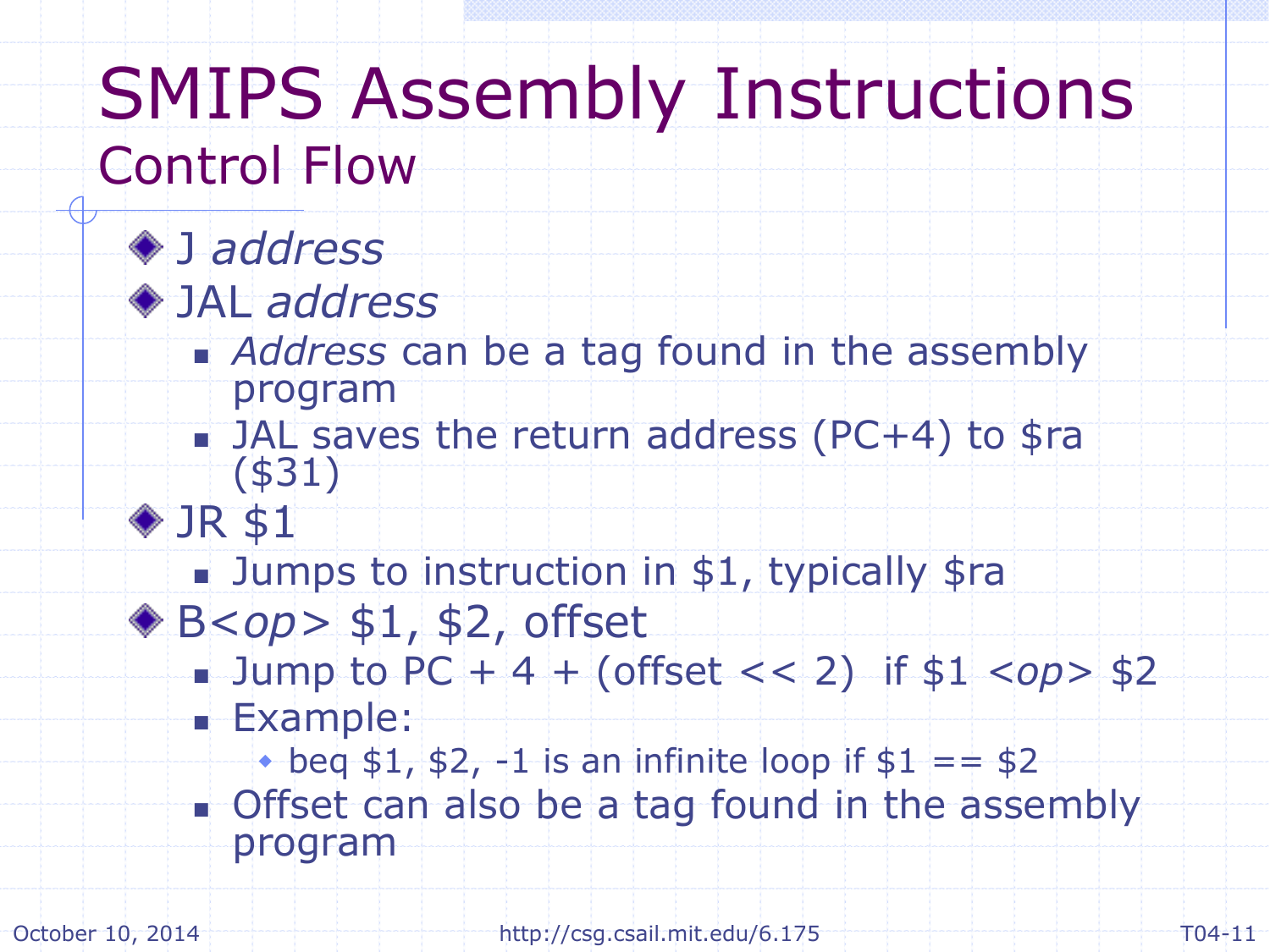### SMIPS Assembly Instructions **Mnemonics**



**Loads register \$1 with sign extended** immediate value x

Alias for addiu \$1, \$0, x



**Always branches to offset** Alias for beg \$0, \$0, offset

October 10, 2014 T04-12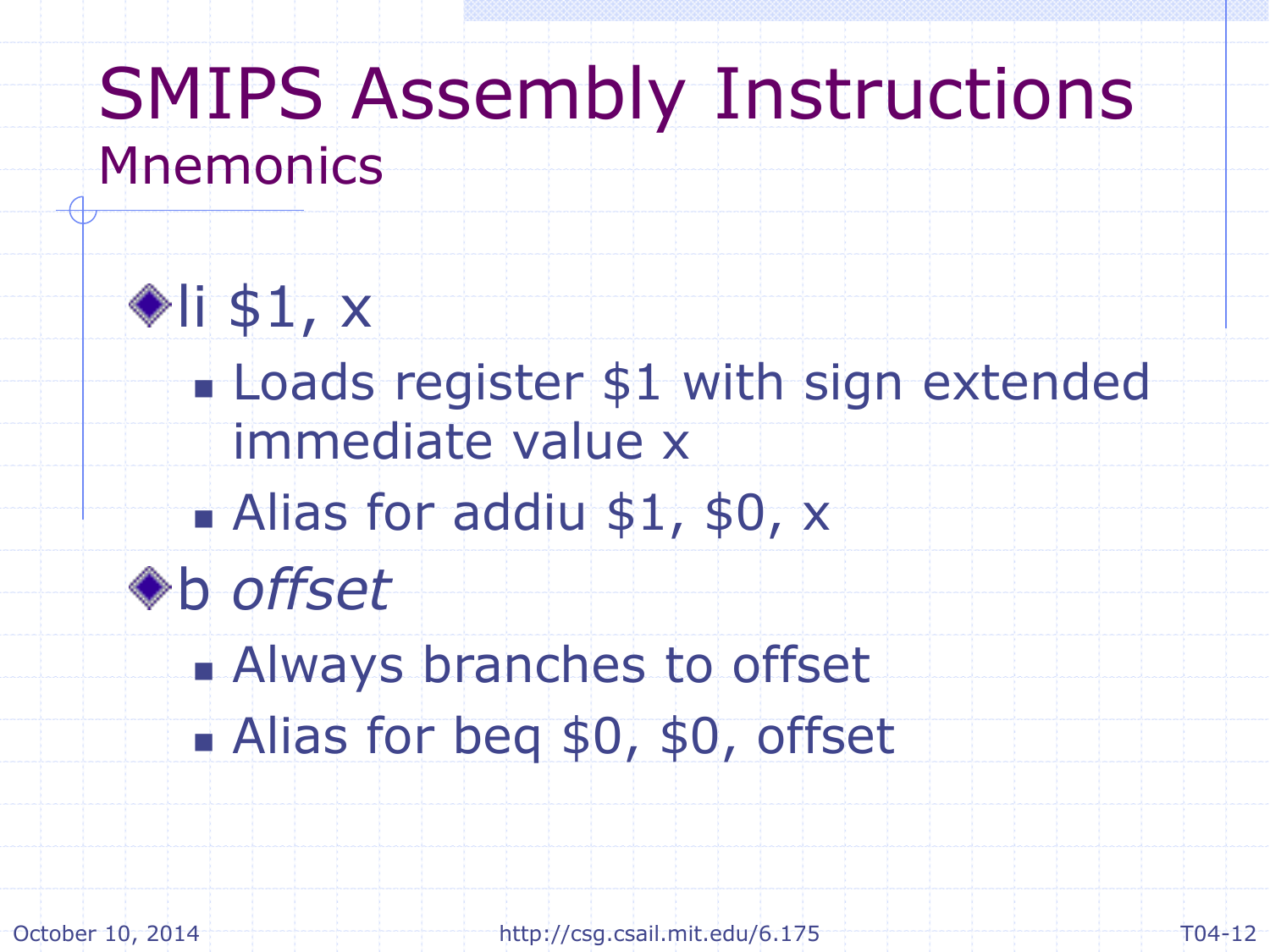## Writing an Assembly Program

◆ Add start tag to first instruction

- **This lets the assembler know where the** program starts
- Write interesting assembly
	- Include mtco  $$??, $18/$19$  to print reg \$??
- ◆ Include mtco \$??, \$21 at end
	- **\$??** is the register which contains the return code

• 0 for success, !0 for failure.

Include infinite loop after final mtc0

end: j end Put program in programs/src/assembly Build program by running make in programs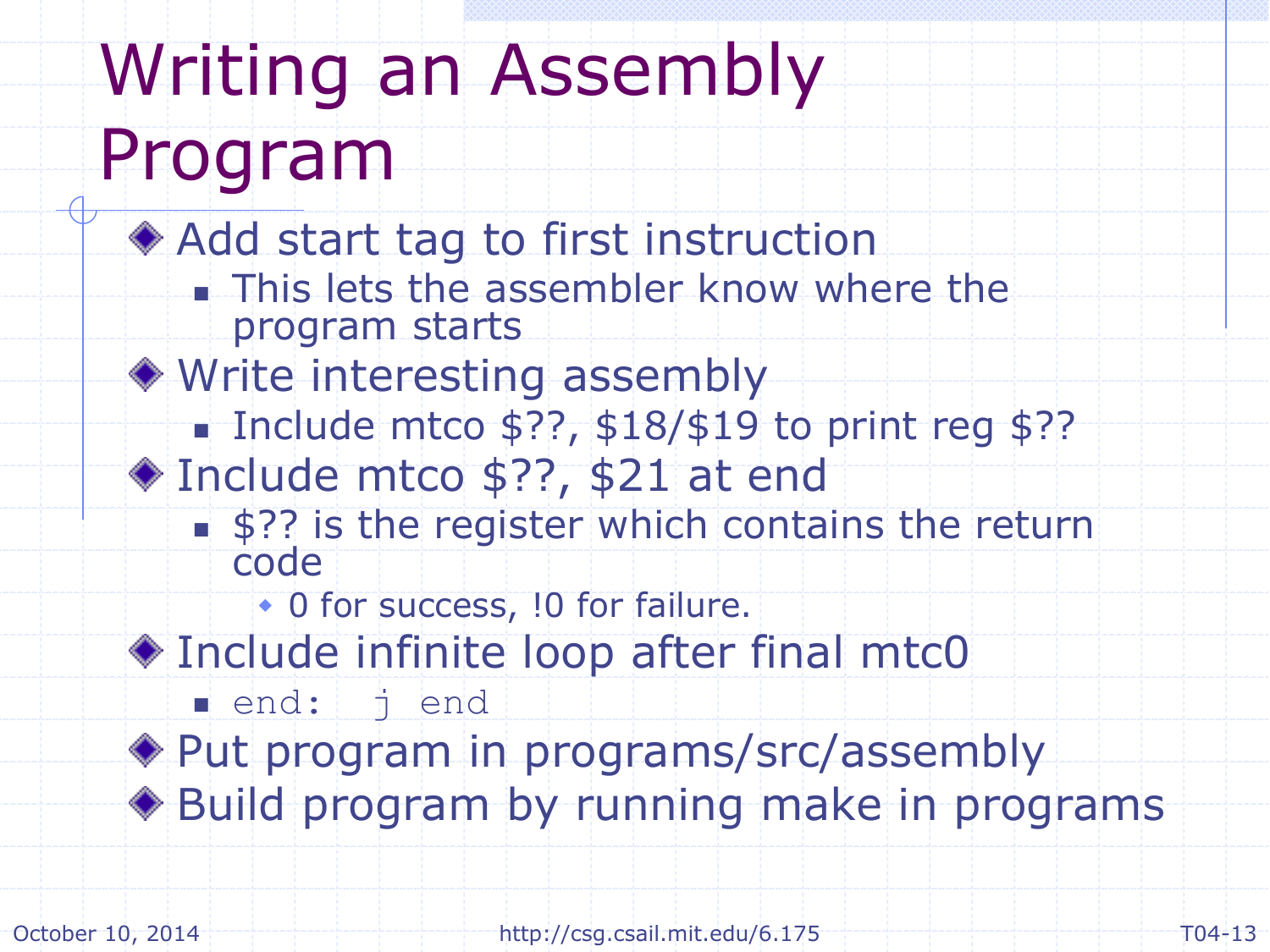### Example Assembly Code

#### Assembly if statement: beq \$7, \$8, abc addiu \$7, \$7, 1

abc: ...

}

#### ◆ C if statement:  $if($   $$7 ! = $8 )$  {  $$7++;$

October 10, 2014 **http://csg.csail.mit.edu/6.175** T04-14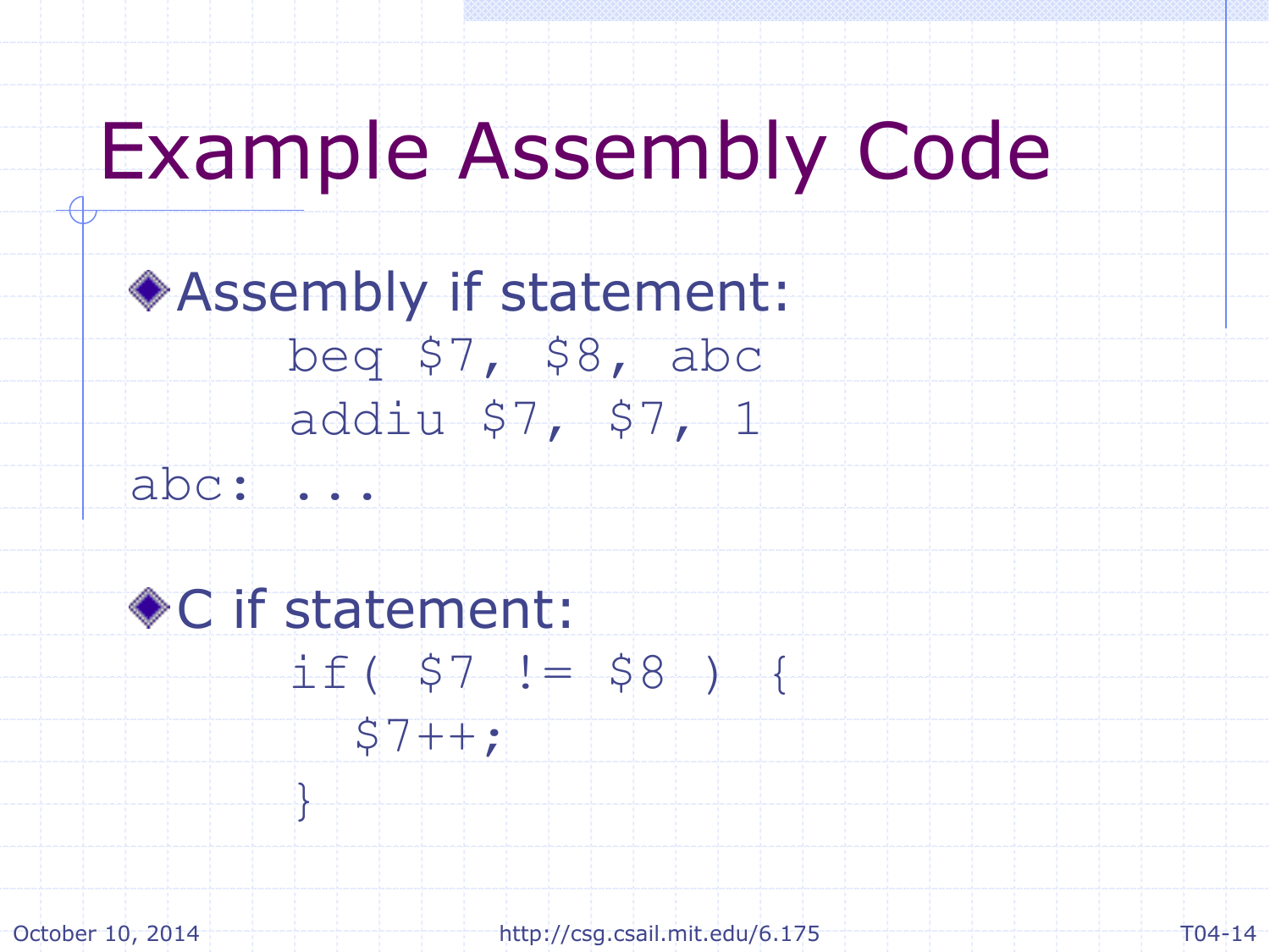### Example Assembly Code

Assembly loop: li \$8, 10 begin: addiu \$8, \$8, -1 bne \$8, \$0, begin ◆ C loop:  $i = 10;$ 

> $d$ o {  $i = -;$

 $}$  while( i  $!= 0$  );

October 10, 2014 **http://csg.csail.mit.edu/6.175** T04-15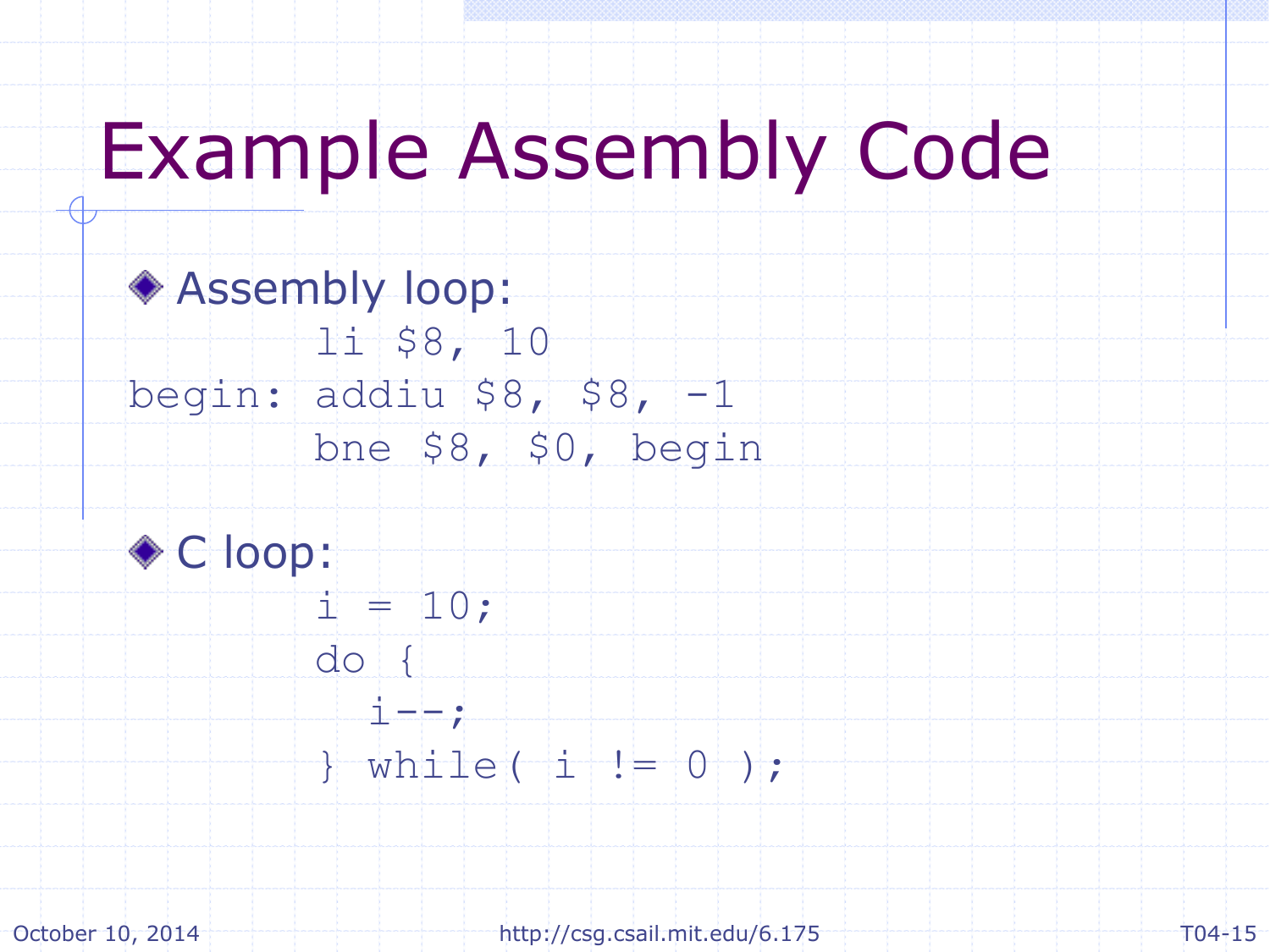### Assembly Overview

◆ A great way to build low level tests! **Nou have control over every instruction** and every register **You can reproduce any processor state** with little effort At least for our current pipeline complexity... ◆ A great way to introduce new errors into your testing procedure **Assembly programming is not easy**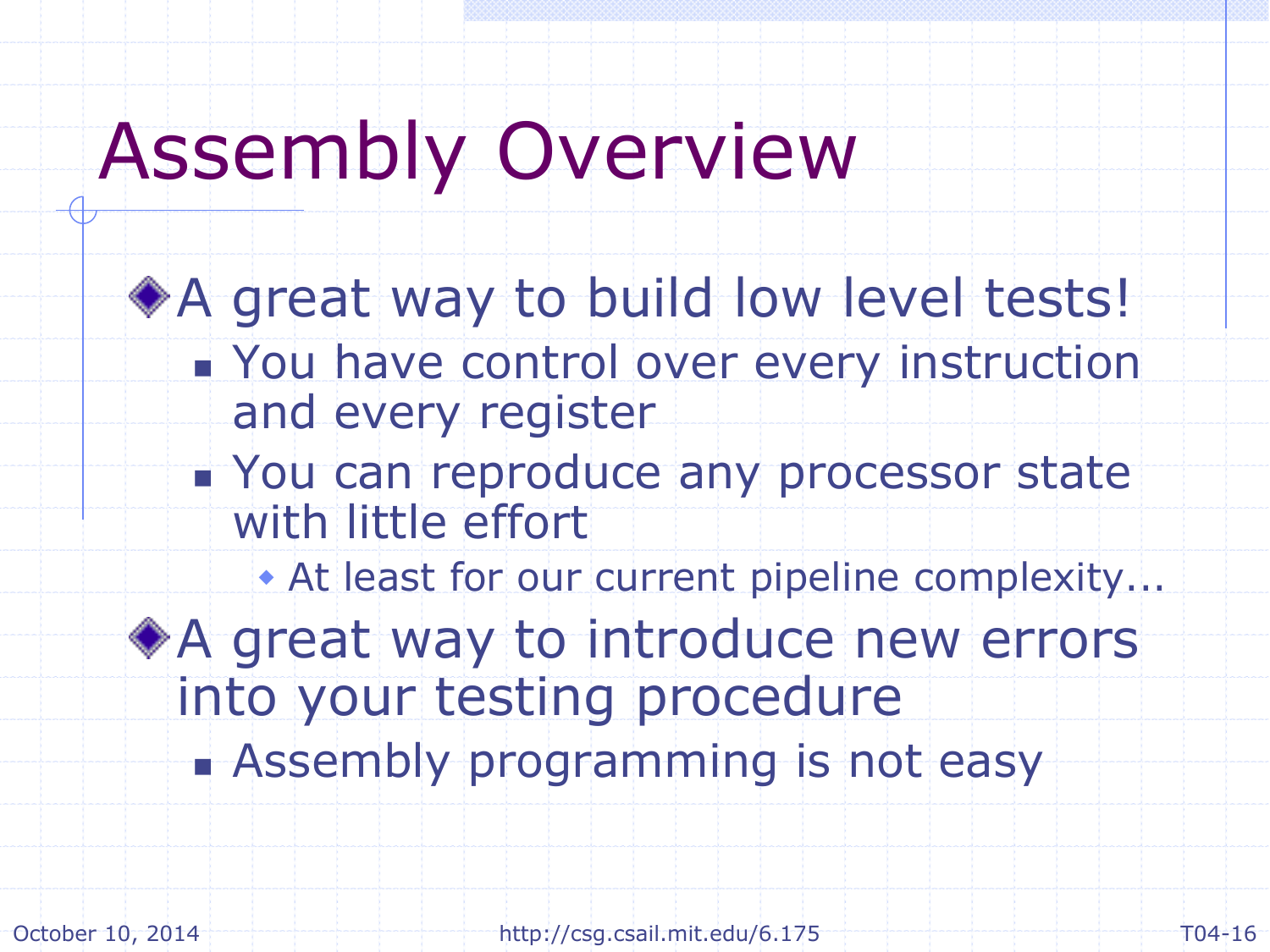## C Programs

We have a compiler to turn C programs into SMIPS programs You can create larger tests and performance benchmarks with ease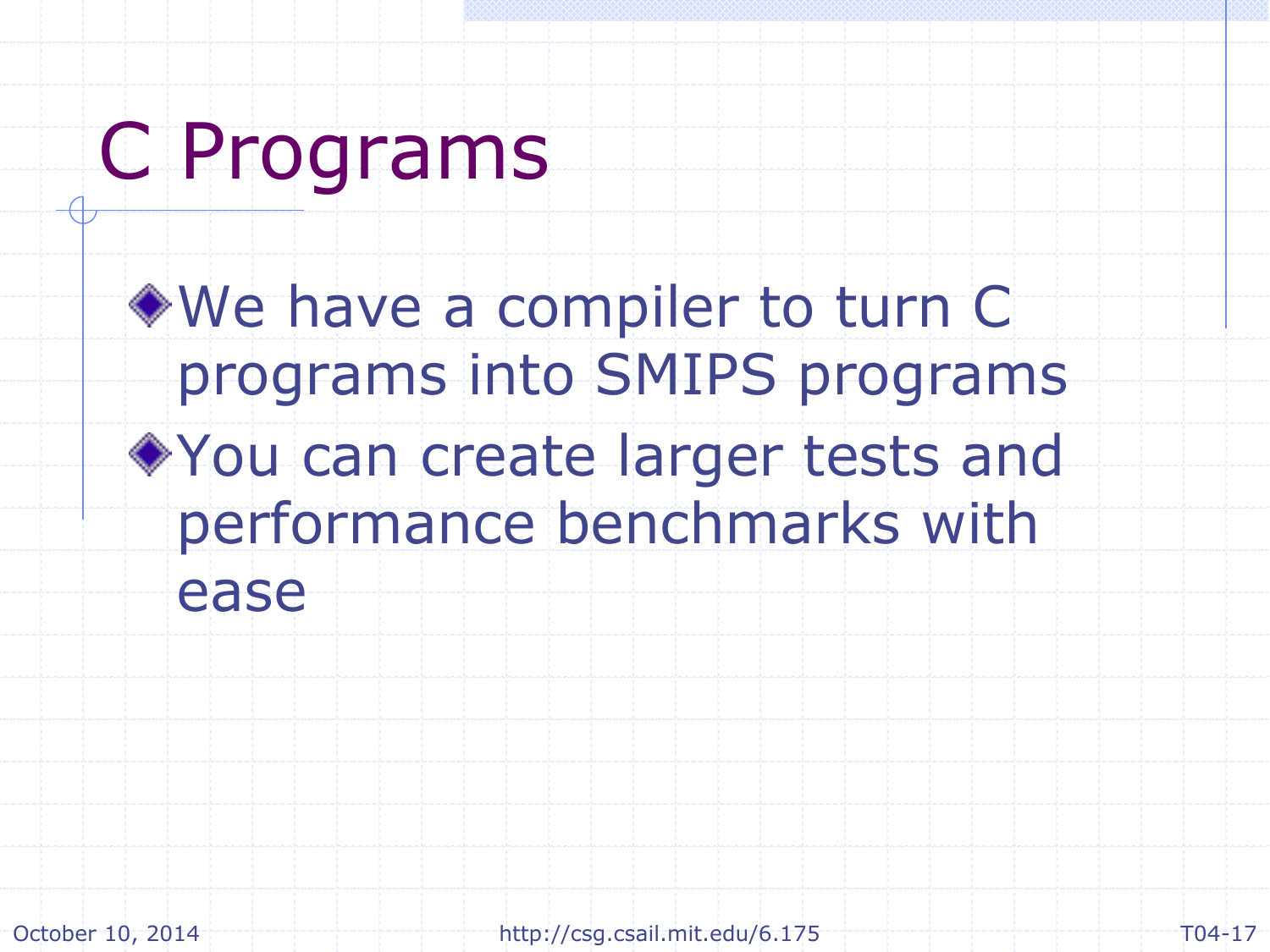### C Programs What's missing

smips-gcc sometimes produces unsupported instructions

- **Using types smaller than int (such as** char) causes unsupported loads and stores to be implemented
- **Mul and div instructions are unsupported** so using \* and / causes problems
- No standard libraries **Can't use malloc, printf, etc.**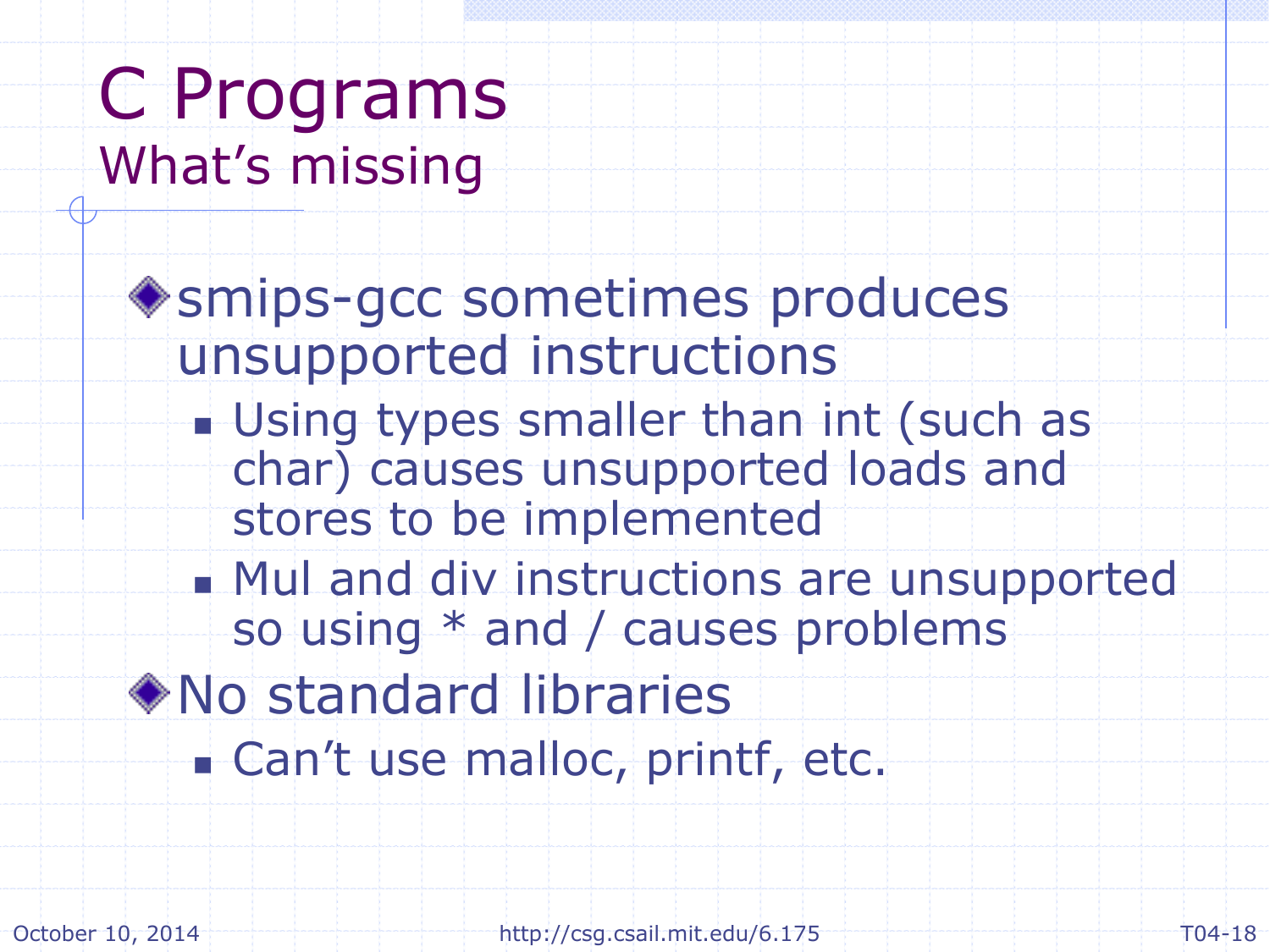C Programs What we have

◆ Start code **Jumps to main and sends return** value to COP ◆ Print library **Can print chars, ints, and strings** ◆ Cop library **Can read number of instructions and** things like that.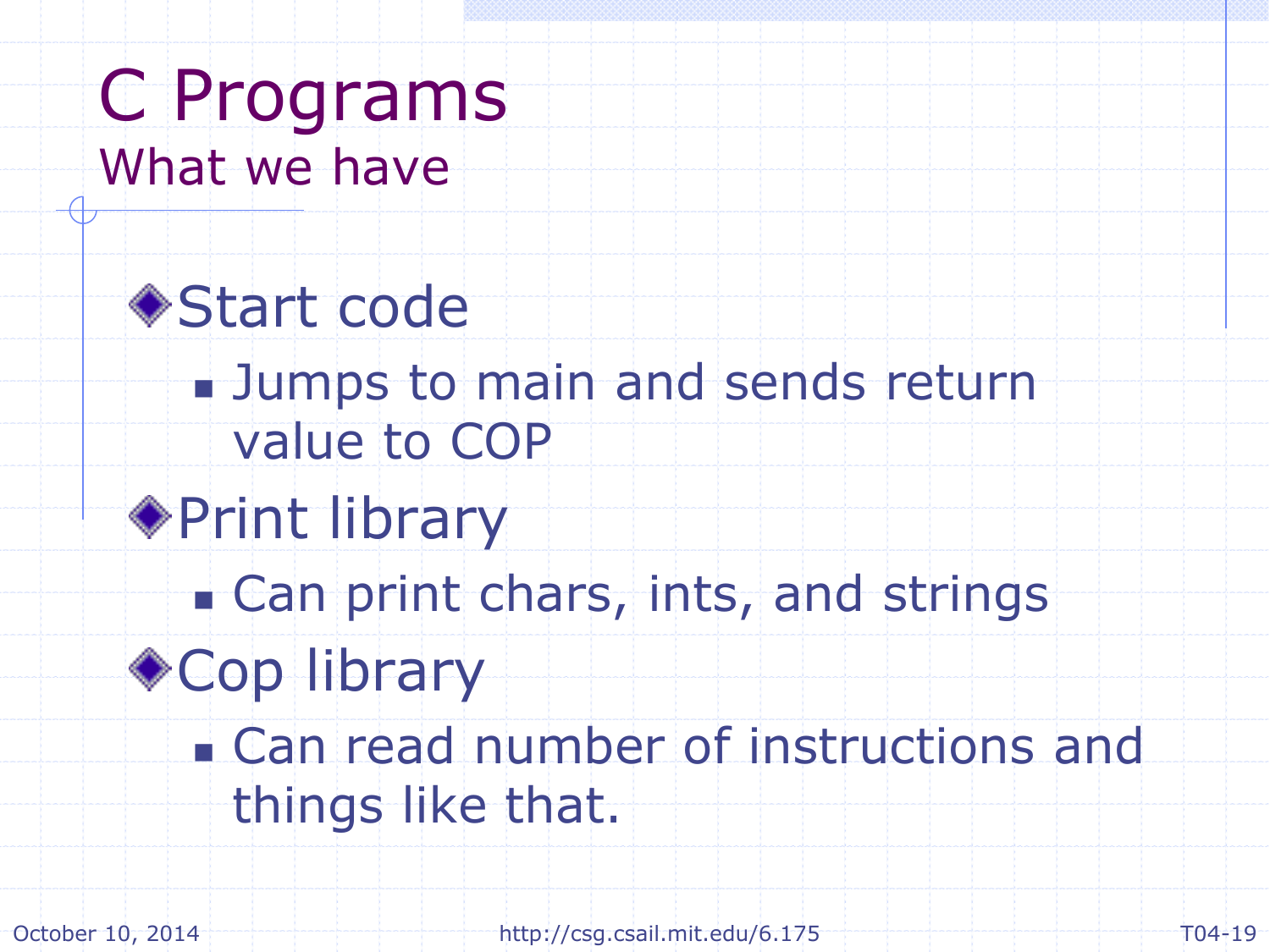## C Programs

We are going to talk about details in a later tutorial (when we talk about multicore programming) If you want to do it on your own, start with an existing example and modify it Also add the necessary lines to the makefile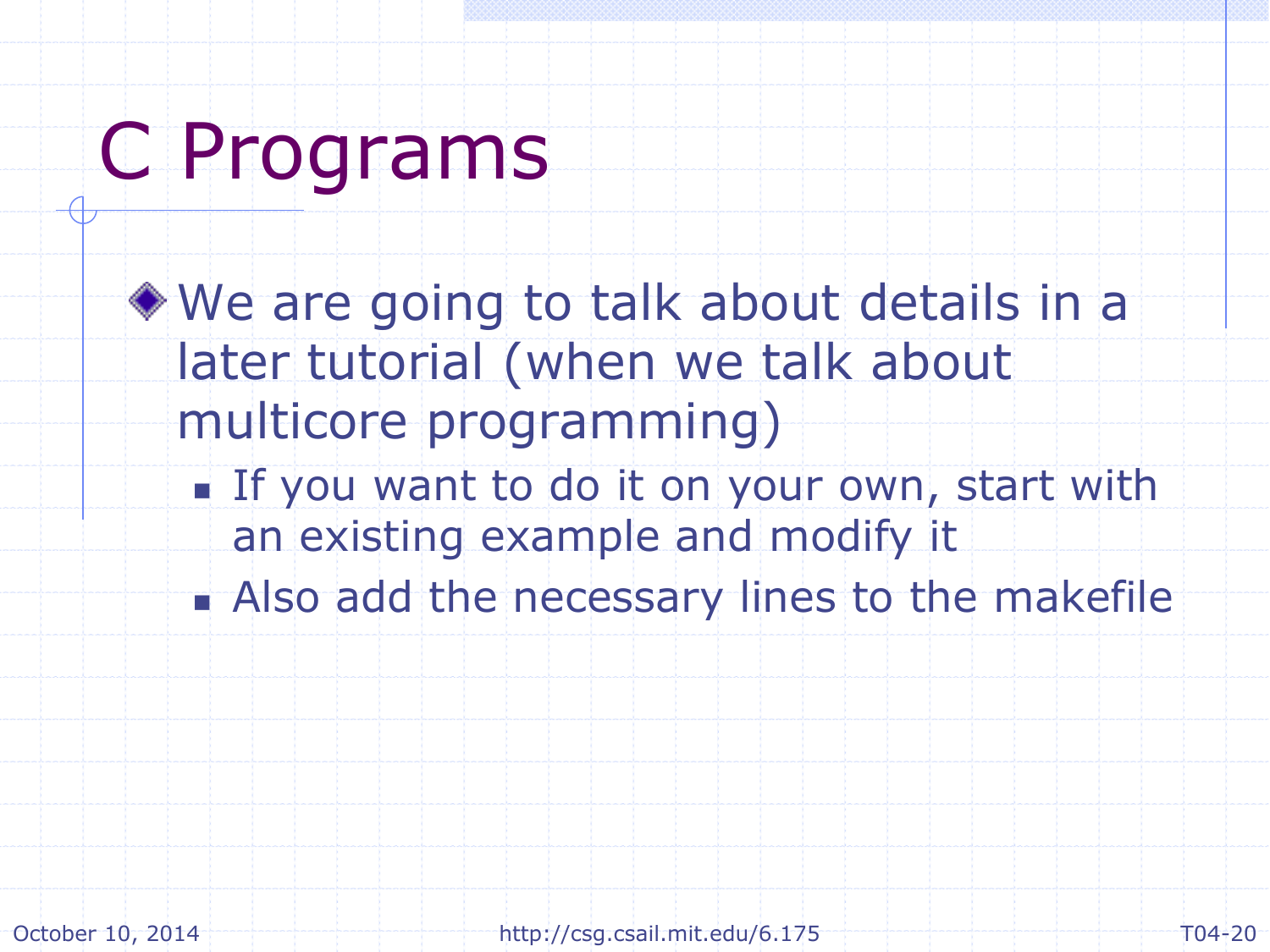## Searchable FIFO

October 10, 2014 http://csg.csail.mit.edu/6.175 T04-21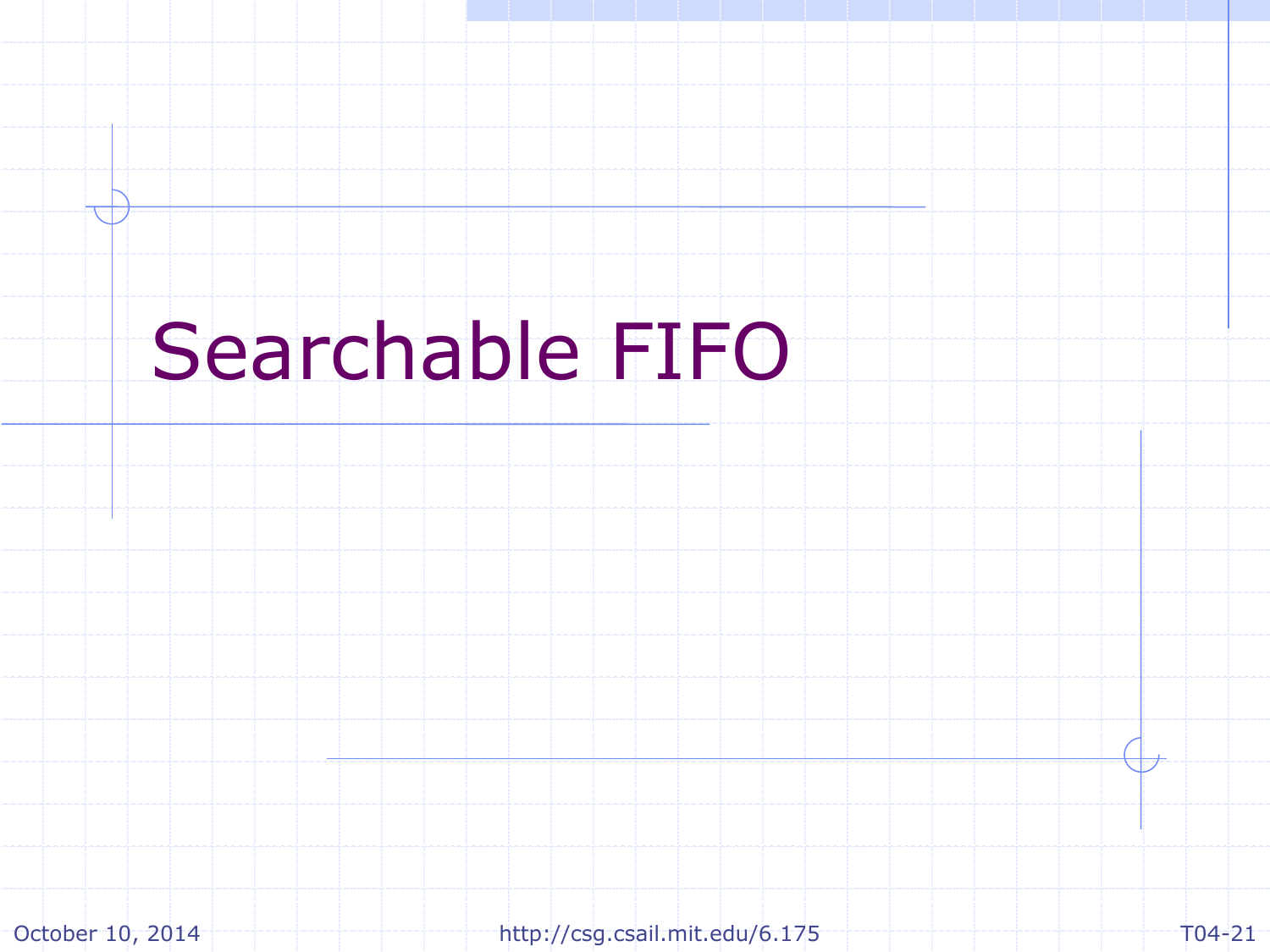### Searchable FIFO Interface

**interface** SFifo#(**numeric type** n, **type** dt, **type** st); **method Bool** notFull; **method Action** enq(dt x); **method Bool** notEmpty; method dt first; **method Action** deq; **method Action** clear; **Bool** search(st x); **endinterface**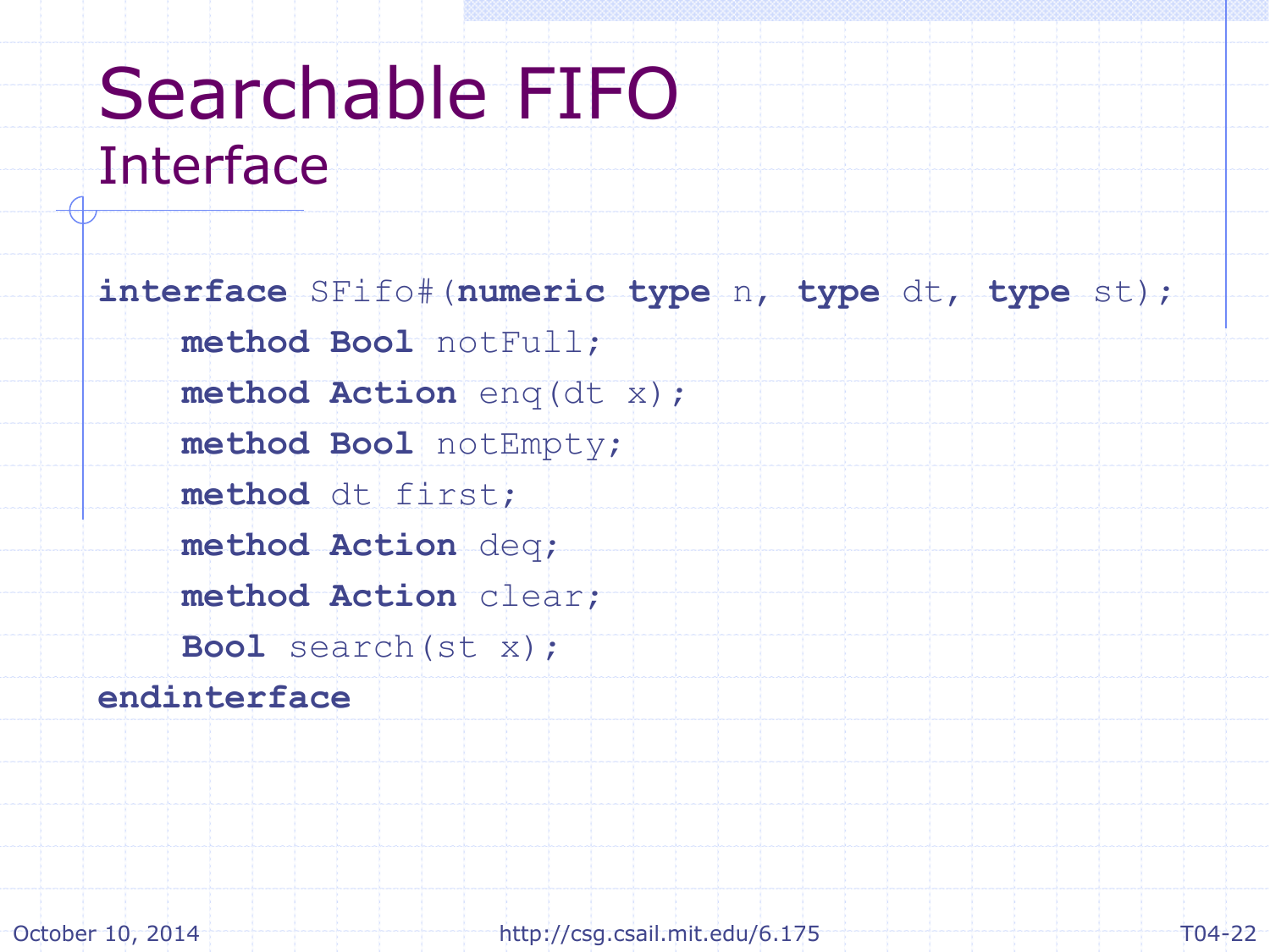### Searchable FIFO Internal States

Standard FIFO states:

**Reg**#(**Bit**#(**TLog**#(n))) enqP <- **mkReg**(0)**; Reg**#(**Bit**#(**TLog**#(n))) deqP <- **mkReg**(0); **Reg**#(**Bool**) full <- **mkReg**(False); **Reg**#(**Bool**) empty <- **mkReg**(Empty);

#### Need any more?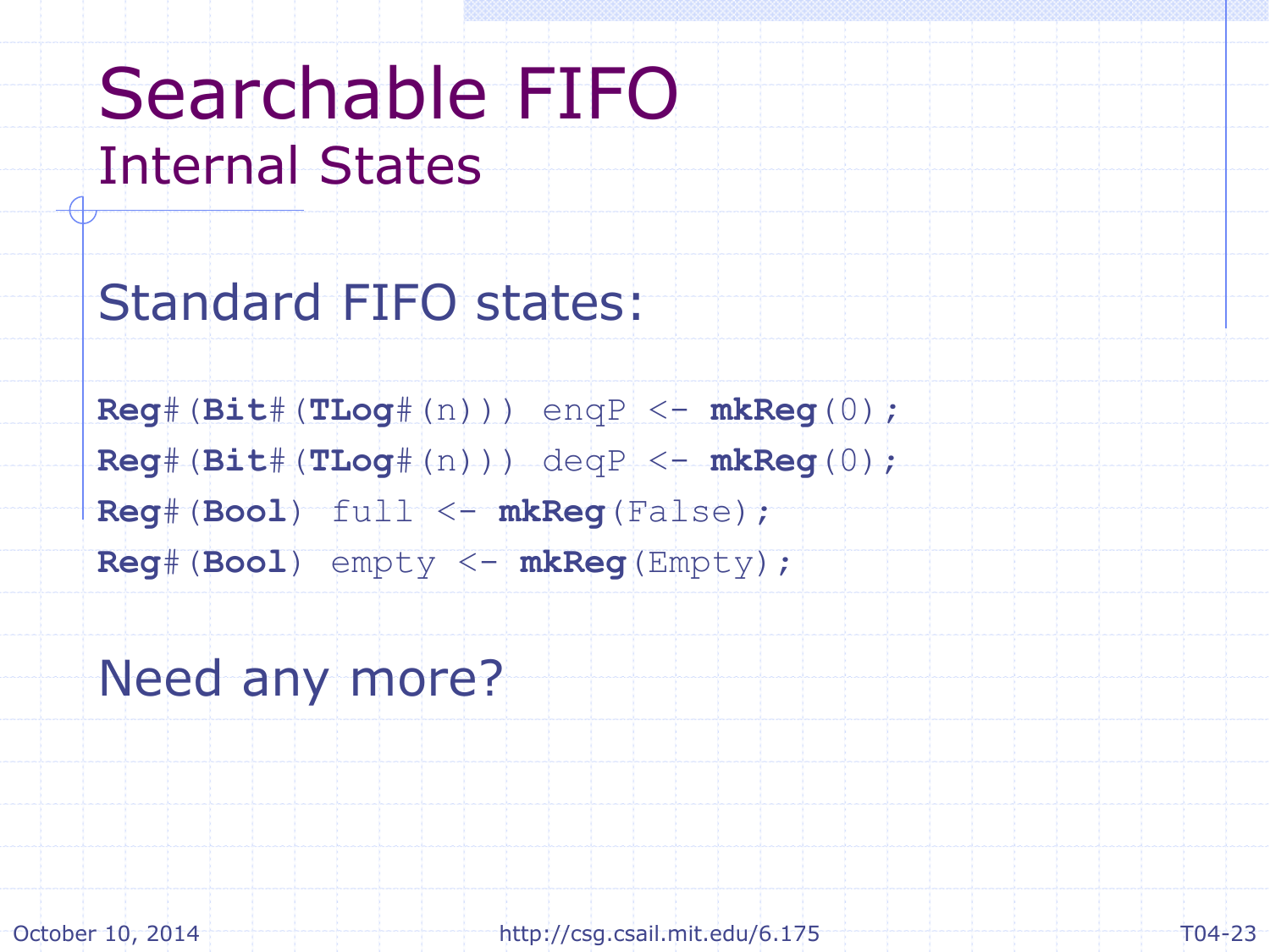### Searchable FIFO Method Calls

◆ {notFull, enq} R: full, enqP, deqP W: full, empty, enqP, data ◆ {notEmpty, deq, first} R: empty, enqP, deqP, data W: full, empty, deqP **♦** search R: (empty or full), enqP, deqP, data ◆ clear W: empty, full, eng, deqP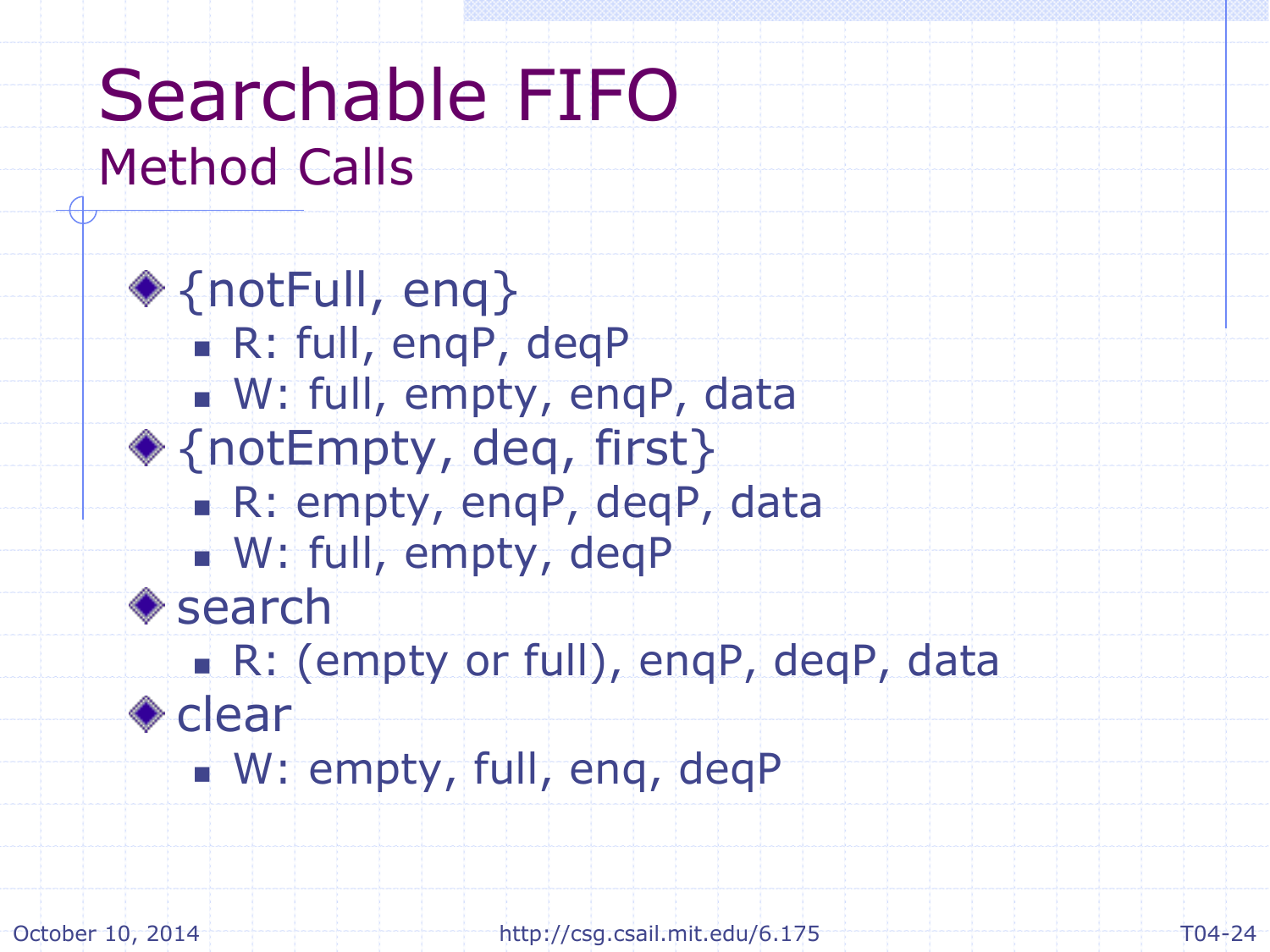#### Searchable FIFO Potential Conflicts ◆ {notFull, enq} R: full, enqP, deqP W: full, empty, engP, data ◆ {notEmpty, deq, first} R: empty, enqP, deqP, data W: full, empty, deqP **♦** search R: (empty or full), enqP, deqP, data ◆ clear W: empty, full, eng, deqP October 10, 2014 **http://csg.csail.mit.edu/6.175** T04-25 enq < deq deq < enq enq C deq Same as FIFO Search is read-only -> it can always come first Clear is write-only  $\rightarrow$  it can always come last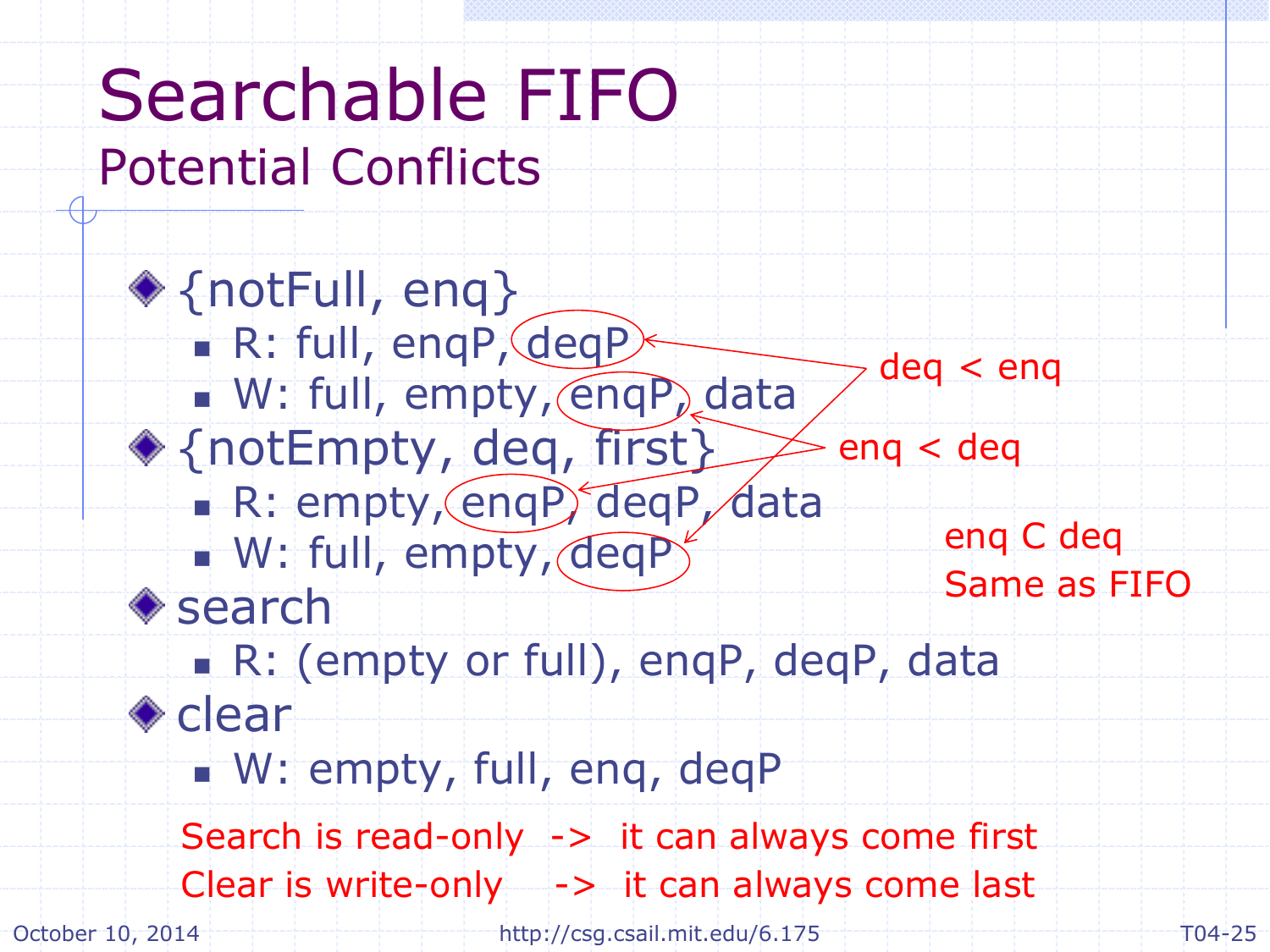#### Searchable FIFO Implementation 1

Implementation: mkCFFifo with a search method ◆Schedule:  $s$  search  $\lt$  {notFull, eng, notEmpty, deq, first} < clear {notFull, enq} CF {notEmpty, deq, first}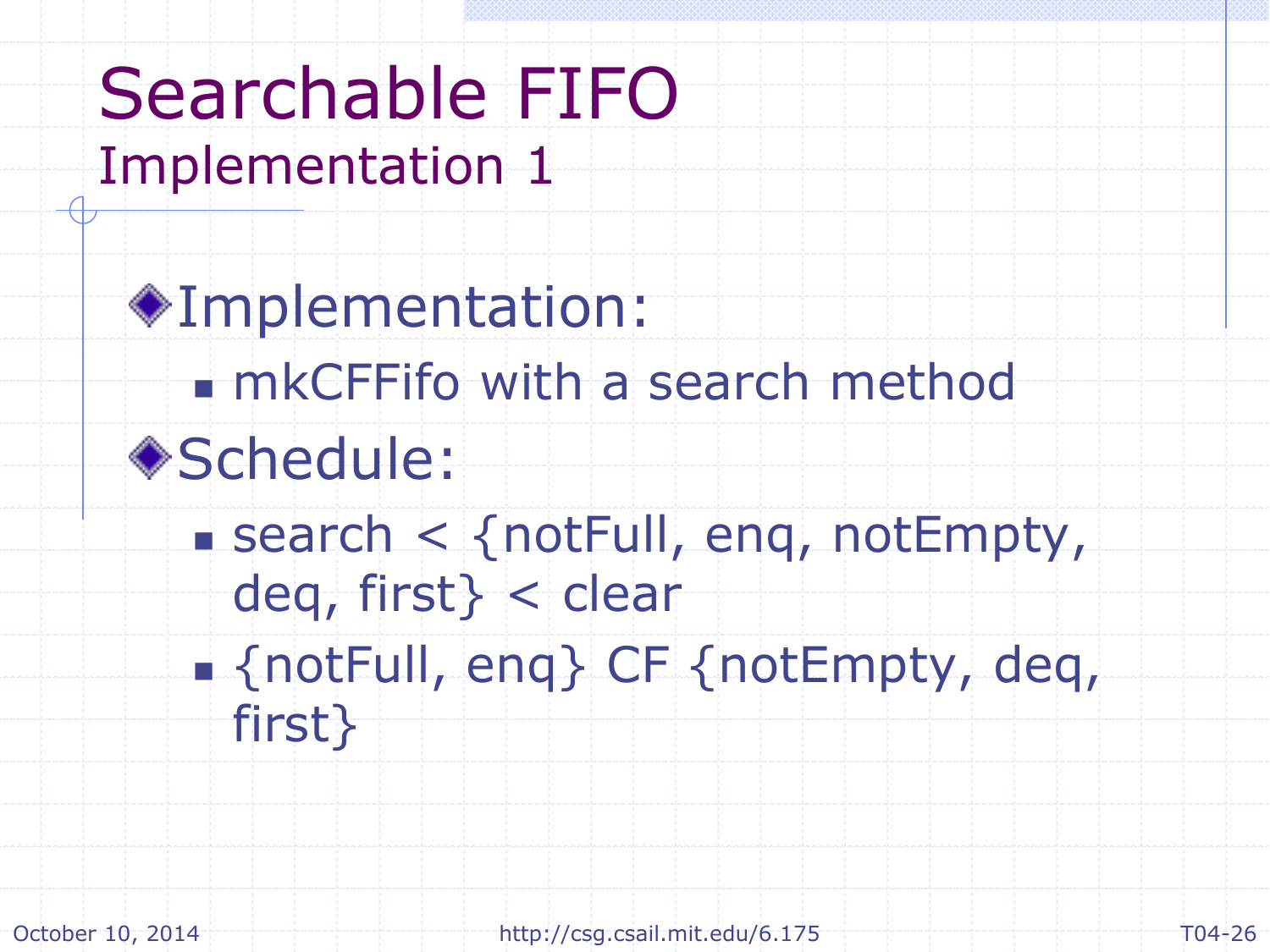### Searchable FIFO Implementation 1

**module** mkSFifo1(SFifo#(n, t, t)) provisos(Eq#(t));

// mkCFFifo implementation

```
 method Bool search(t x);
     Bool found = False;
    for(Integer i = 0; i < value0f(n); i = i+1) begin
      \textbf{Bool} validEntry = \text{full}[0] ||
             (enqP[0] > deqP[0] & \& & \i=deqP[0] & \& & \i=deqP[0] (enqP[0]<deqP[0] && (i>=deqP[0] || i<enqP[0]));
      if(validEntry \& (data[i] == x)) found = True;
     end
     return found;
  endmethod
endmodule
```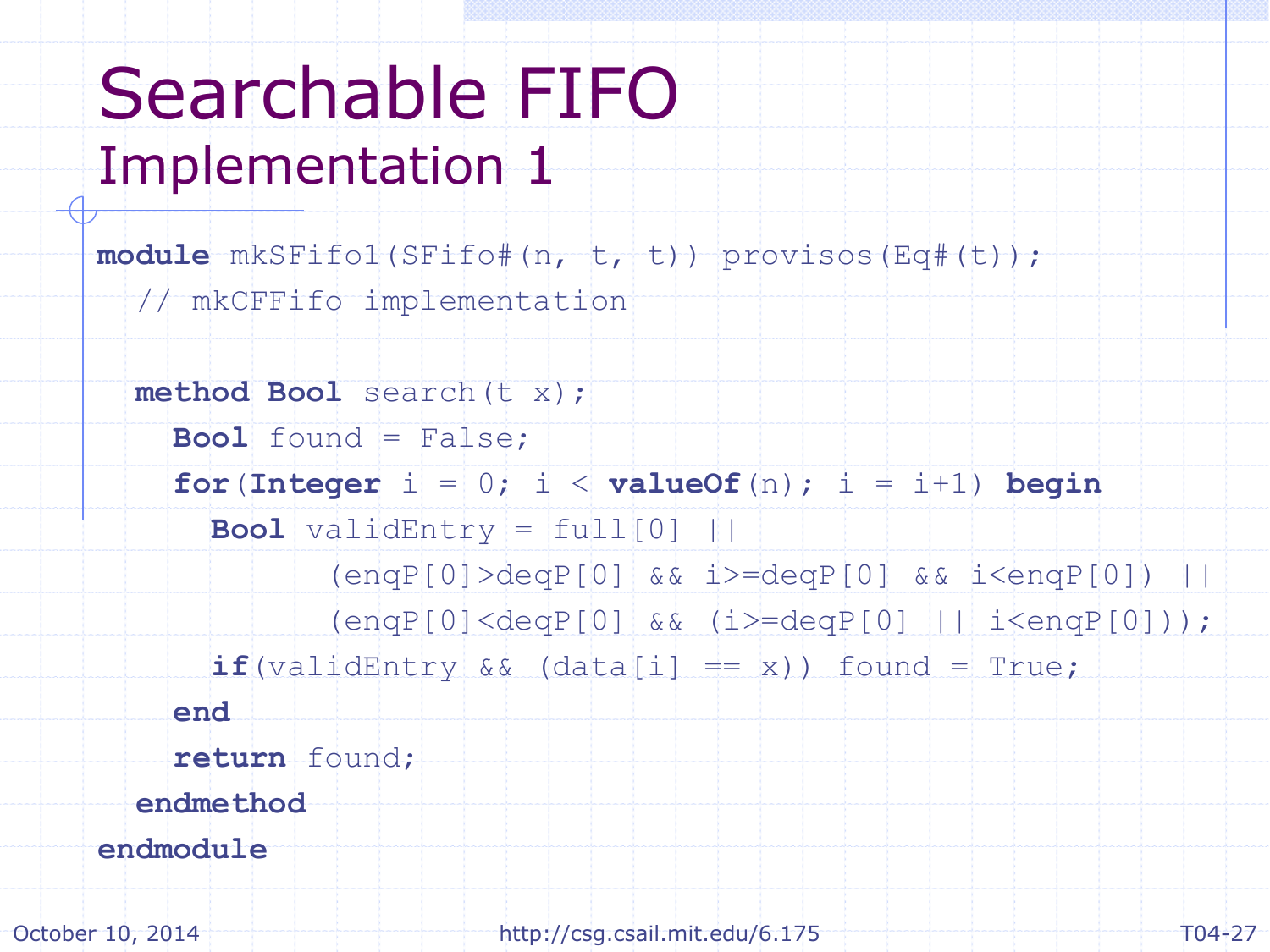### Searchable FIFO Custom Search Function

```
module mkSFifo1(
function Bool isFound( dt x, st y ),SFifo#(n, dt, st) ifc);
   // mkCFFifo implementation
   method Bool search(st x);
     Bool found = False;
    for (\text{Integer } i = 0; i < \text{valueOf}(n); i = i+1) begin
      \textbf{Bool} validEntry = \text{full}[0] ||
              (enqP[0]>deqP[0] && i>=deqP[0] && i<enqP[0]) ||
               (enqP[0]<deqP[0] && (i>=deqP[0] || i<enqP[0]);
       if(validEntry && isFound(data[i], x)) found = True;
     end
     return found;
   endmethod
endmodule
```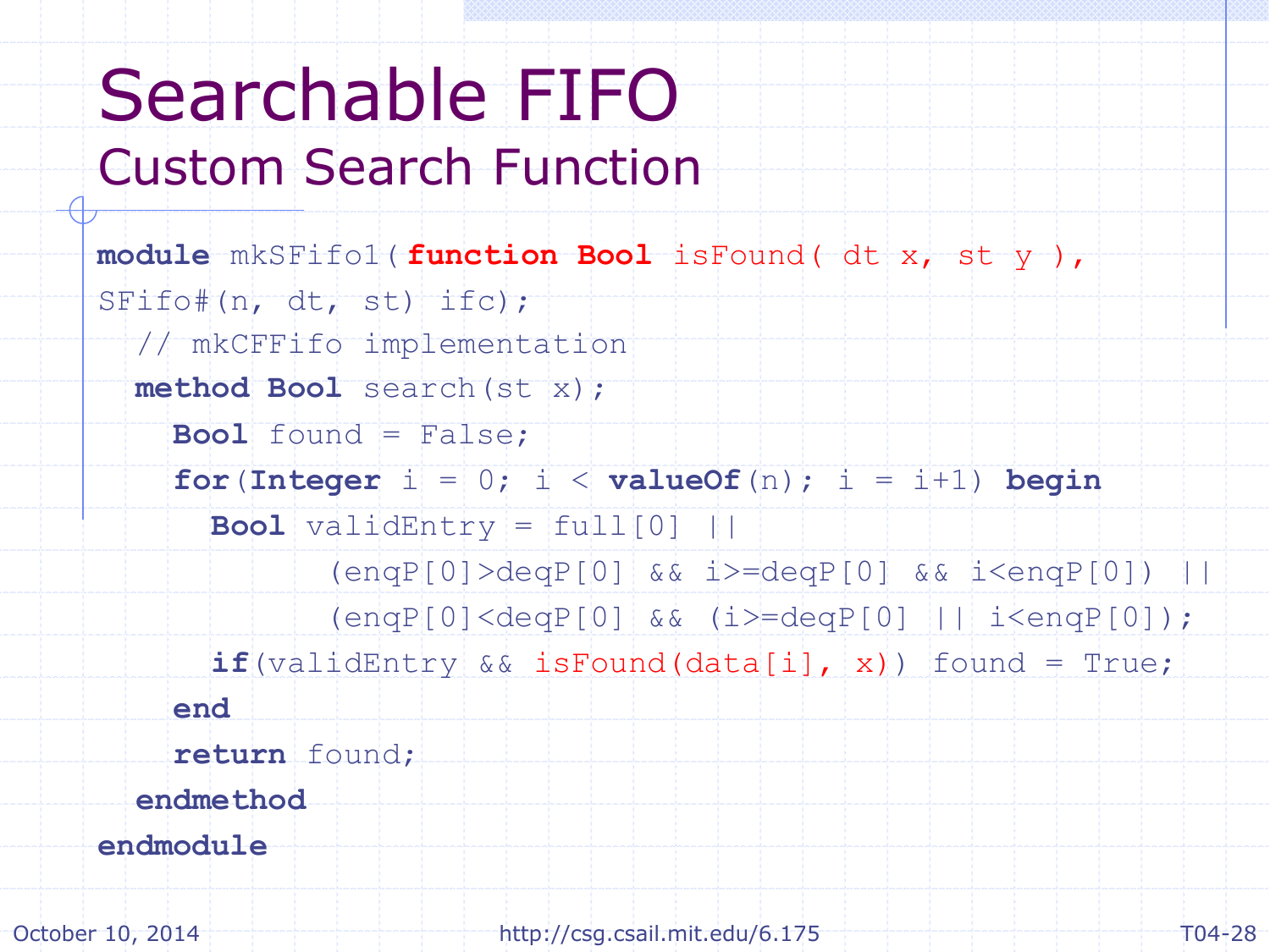## Scoreboard

When using a SFifo for a scoreboard, the following functions are used together: **Extrackleright (Search, notFull, eng) find** {notEmpty, deq} Are enq and deq still commutative like in the CFFifo case? No! Search has to be able to be done with enq, and search is not commutative with deg